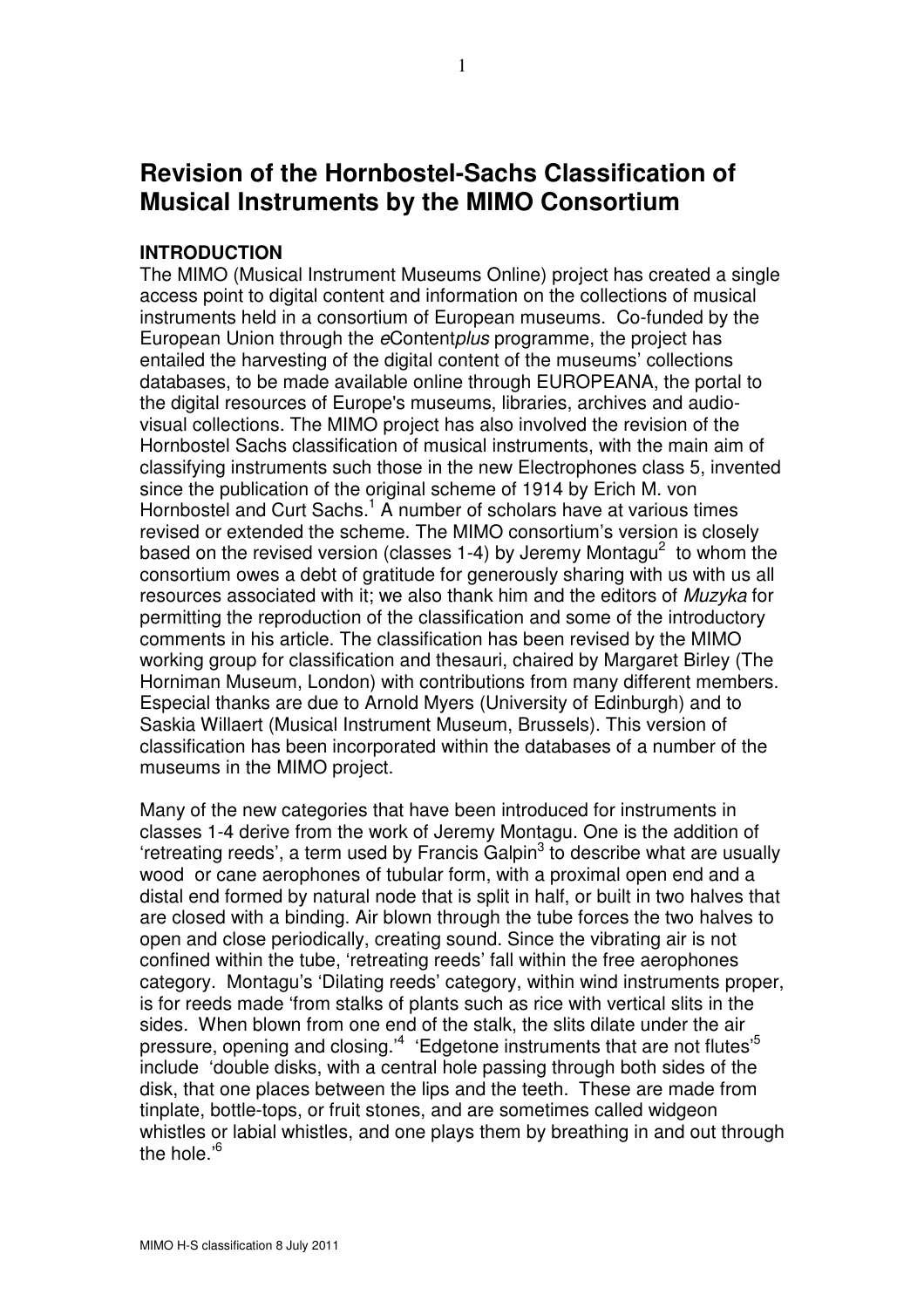Performance techniques in instruments unknown to the authors in 1914 have also given rise to new categories in the classification. 'Concussion bells' (111.143) were added by Montagu to the classification 'after acquiring a pair of Nigerian double-bells that are struck concussively against each other'.

In the membranophones group, the MIMO consortium has expanded and renamed the kettledrums section to include vessel drums of all shapes in which the single membrane and body form an enclosed entity, and has introduced a new category of vase-shaped drums many of which are represented in the collections of the Royal Museum of Central Africa in Tervuren, Belgium, one of the partners in the project. Museums often have no information as to whether or not both heads of a double-membrane tubular drum are struck, and the new subdivisions have an inclusive category for drums with two membranes, one of which may or may not be played.

Since the classification deals with instruments world-wide, the MIMO consortium advocates changes to nomenclature in the aerophones section, with the use of the more neutral term 'reedpipes' for all wind instruments proper played with a reed as an alternative to 'oboes' and 'clarinets' which are closely associated with western orchestral instruments with specific boreprofiles. 'Horns' and 'trumpets' may similarly evoke European brasswind. In addition to replacing these terms with 'labrosones', <sup>8</sup> thus reinforcing awareness of the fact that not all lip-vibrated instruments are made of brass, the MIMO consortium has also expanded the classification to deal with specific types of European brass instruments. There are numerous examples in European collections, and the existing Hornbostel-Sachs classification does not succeed in dividing them into classes which correspond to how the instruments are treated by makers, musicians, or composers. Arnold Myers has extended the Hornbostel-Sachs classes to more usefully divide brasswind. This is particularly difficult since one accepted species of instrument can merge into another without a clearly defined boundary. The principles of division are:

A. chromatic capability provided by: tone-holes / slides / valves

This distinction is easily recognised by non-specialists.

B. Bore profile is: conical / intermediate / cylindrical

No instruments are perfectly conical or completely cylindrical, but these terms are widely used and have an intuitive meaning. There is no clear boundary between these profiles. However, most users will probably recognise the examples given and be able to apply the classification scheme.

C. Bore is: narrow / wide

Again, there is no clear boundary between these profiles, but most users will probably recognise the examples given.

D. Air column is: short (less than 2m) / long (more than 2m)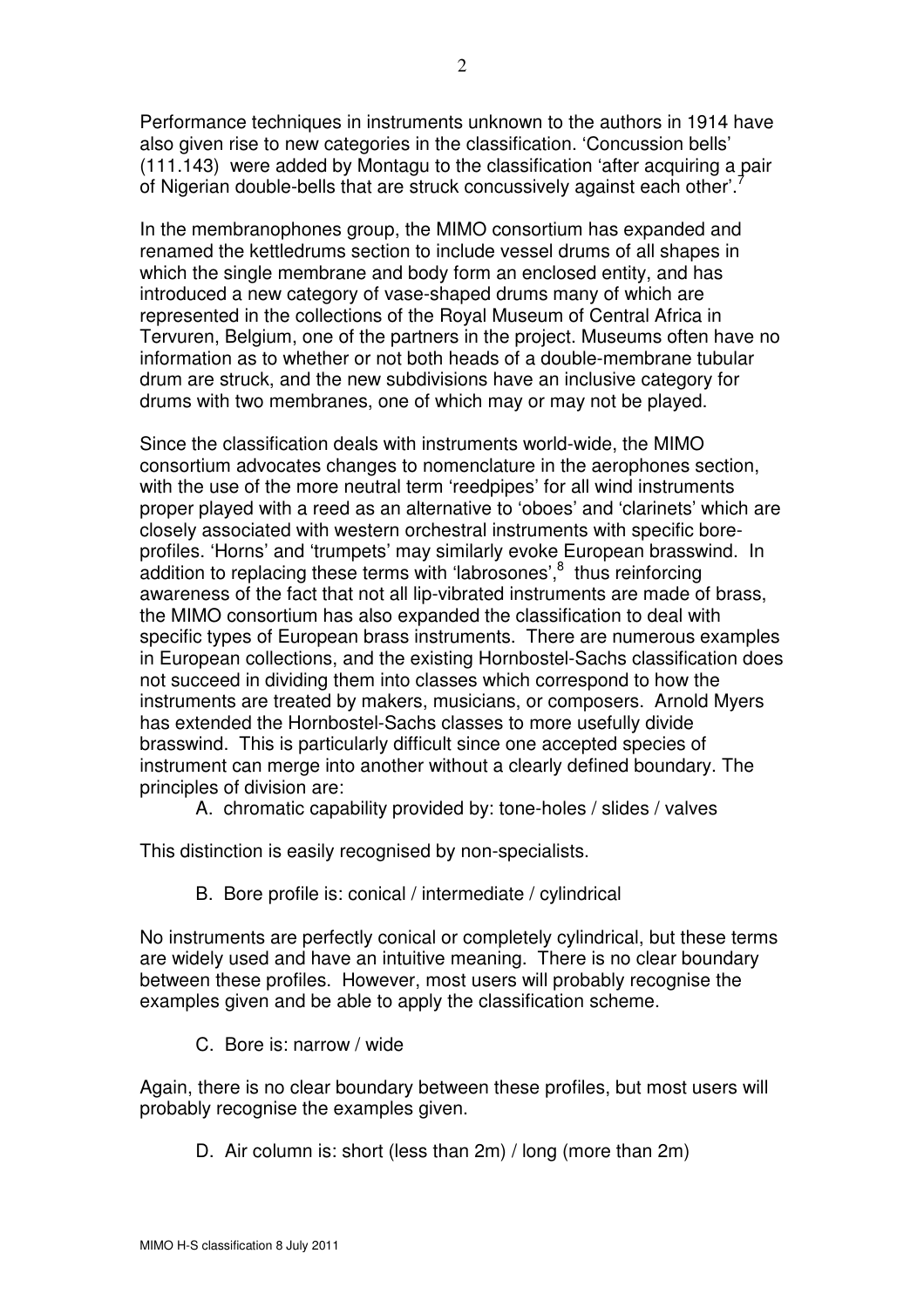Clearly, small and large instruments are different species in most cases. The air column length of valved instruments is in most cases the shortest possible provided by the valves. There are some anomalies and problems (such as distinguishing the larger valve trumpets from the small valve trombones) but the scheme does allow useful subdivision to be made.

The classification of Electrophones owes its coverage of the field to the scholarship of Maarten Quanten of the Musical Instrument Museum in Brussels, and his thesis (in the course of development) that categorises components of electrophones as a series of interchangeable modules. While his full classification reflects the use of electrophones in the sound workshop, in composition and in performance, the modified and abbreviated version devised for the MIMO project uses separate categories for instruments and modules, facilitating their allocation to different classes by non-specialists. An original aim of the MIMO project was to develop a 'simplified version of Hornbostel Sachs classification' and this section of the classification remains within this remit. We are grateful to Maarten Quanten for his work, also to Dr Tim Boon of the Science Museum in London and Professor Clive Greated of the University of Edinburgh for their advice on this section of the classification. Unmodified acoustic instruments with attached microphones or pickups are classed within groups 1-4, according to the primary source of acoustic or mechanical vibration. All other instruments that use materials generating acoustic sounds, mechanically-driven signal sources, electronically stored data or electronic circuitry and produce electrical signals that are passed to a loudspeaker to deliver sound fall within the Electrophones group (5). The main subdivisions of the electrophones group include those identified by Hugh Davies<sup>9</sup> and other authors<sup>10</sup> as electroacoustic, electromechanical and electronic instruments.

In the Introduction to their classification, Sachs and Hornbostel identified ways of creating numerical codes for instruments such as bagpipes, which comprise more than one category, giving examples of ways in which the code might be reconfigured to highlight different aspects of a given instrument. Since the numerical codes must be used consistently within the databases of the different MIMO partners, in the practical application of Hornbostel Sachs numbers to multicategory instruments within this digital context none of the abbreviations suggested by Hornbostel and Sachs have been used, rather, the codes have been used in full, without colons or brackets. As a general principle, the numerical code for any suffix that applies (or suffixes that apply) to all the categories appears at the end of the series of numbers. Thus the full numerical code for the Highland bagpipe would appear as 422.112-7+422.22- 62 Double-reed chanter, conical bore (-7 with fingerholes) + set of single-reed drones with cylindrical bore (-62) flexible air reservoir for all pipes.

------------------------------------------------------------------------------------------------

#### Classification

This revision of the Hornbostel-Sachs classification is published on the CIMCIM website in two versions. In this version none of the revisions made by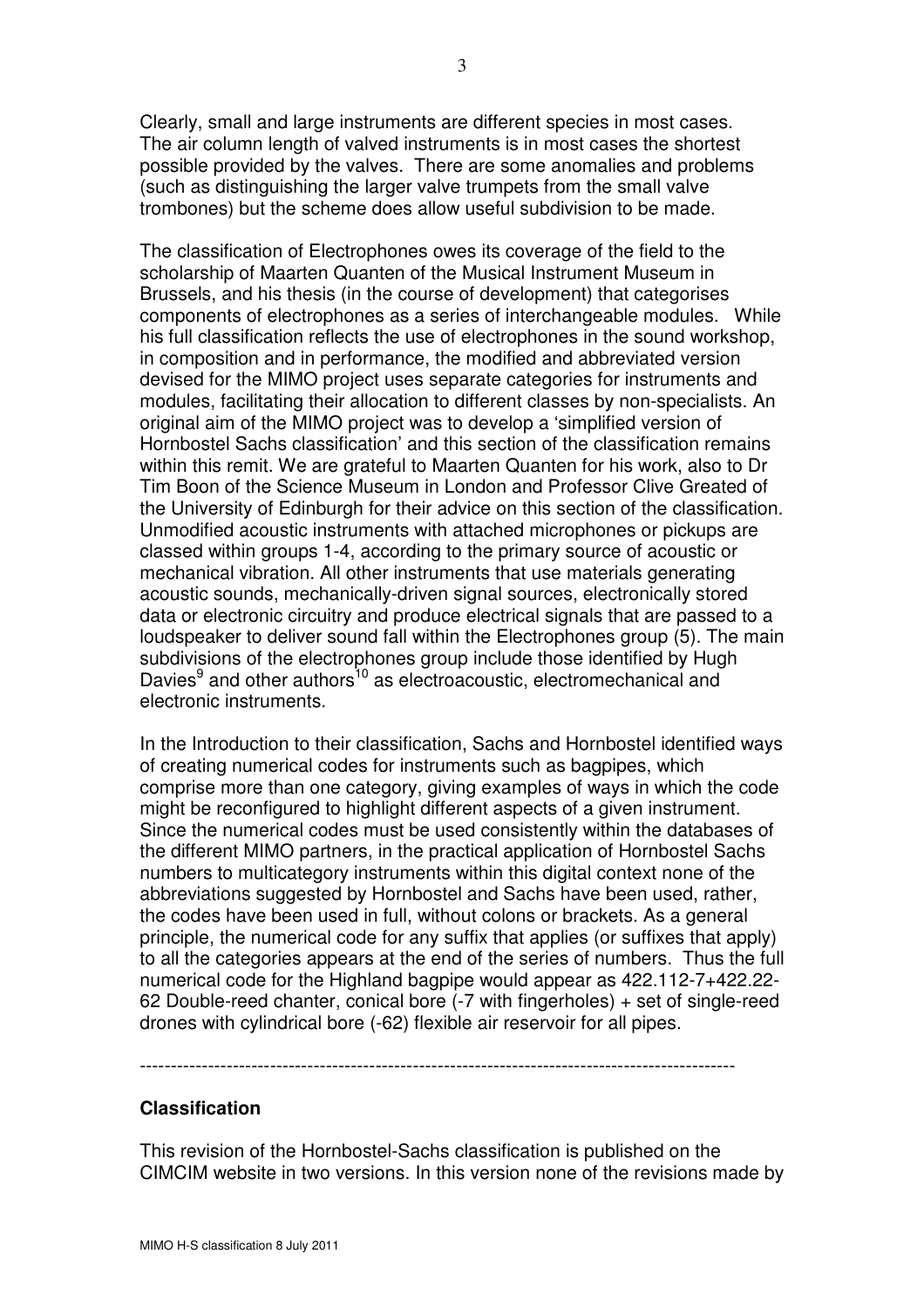Jeremy Montagu or by the MIMO Consortium to the original classification as published in translation in the Galpin Society Journal in 1961 are shown. Another version of this document showing all revisions is published separately on the CIMCIM website.

1 **IDIOPHONES** The substance of the instrument itself, owing to its solidity and elasticity, vibrates and may radiate sound<sup>11</sup> without requiring stretched membranes or strings

11 Struck idiophones The instrument is made to vibrate by being struck upon

111 Idiophones struck directly The player himself executes the movement of striking; whether by mechanical intermediate devices, beaters, keyboards, or by pulling ropes, etc., is immaterial; it is definitive that the player can apply clearly defined individual strokes and that the instrument itself is equipped for this kind of percussion

111.1 Concussion idiophones or clappers Two or more complementary sonorous parts are struck against each other

111.11 Concussion sticks or stick clappers Vietnam, India, Marshall Is.

111.12 Concussion plaques or plaque clappers China, India

111.13 Concussion troughs or trough clappers Burma [Myanmar]

111.14 Concussion vessels or vessel clappers Even a slight hollow in the surface of a board counts as a vessel

111.141 Castanets Vessel clappers, either natural, or artificially hollowed out

111.142 Cymbals Vessel clappers with everted rim

111.143 Concussion bells Nigeria

111.2 Percussion idiophones The instrument is struck either with a nonsonorous object (hand, stick, striker) or against a non-sonorous object (human body, the ground)

111.21 Percussion sticks

111.211 (Individual) percussion sticks Japan, Vietnam, Balkans; also the triangle

111.212 Sets of percussion sticks Several percussion sticks of different pitch are combined to form a single instrument All xylophones

111.22 Percussion plaques

111.221 (Individual) percussion plaques In the oriental Christian Church,

111.222 Sets of percussion plaques Lithophone (China), and most metallophones

111.23 Percussion tubes

111.231 (Individual) percussion tubes Tubular bell

NB Not slit drums, which are a sub-group of bells, 111.243

111.232 Sets of percussion tubes Tubaphon, tubular xylophone

111.24 Percussion vessels

111.241 Gongs The vibration is strongest near the vertex

111.241.1 (Individual) gongs S. and E. Asia including the so-called metal drums, or rather kettle-gongs<sup>12</sup>

111.241.11 Bossed gongs, flat gongs (with flange) and intermediate types

111.241.12 Gongs with divided surface sounding different pitches Steel drum (Caribbean)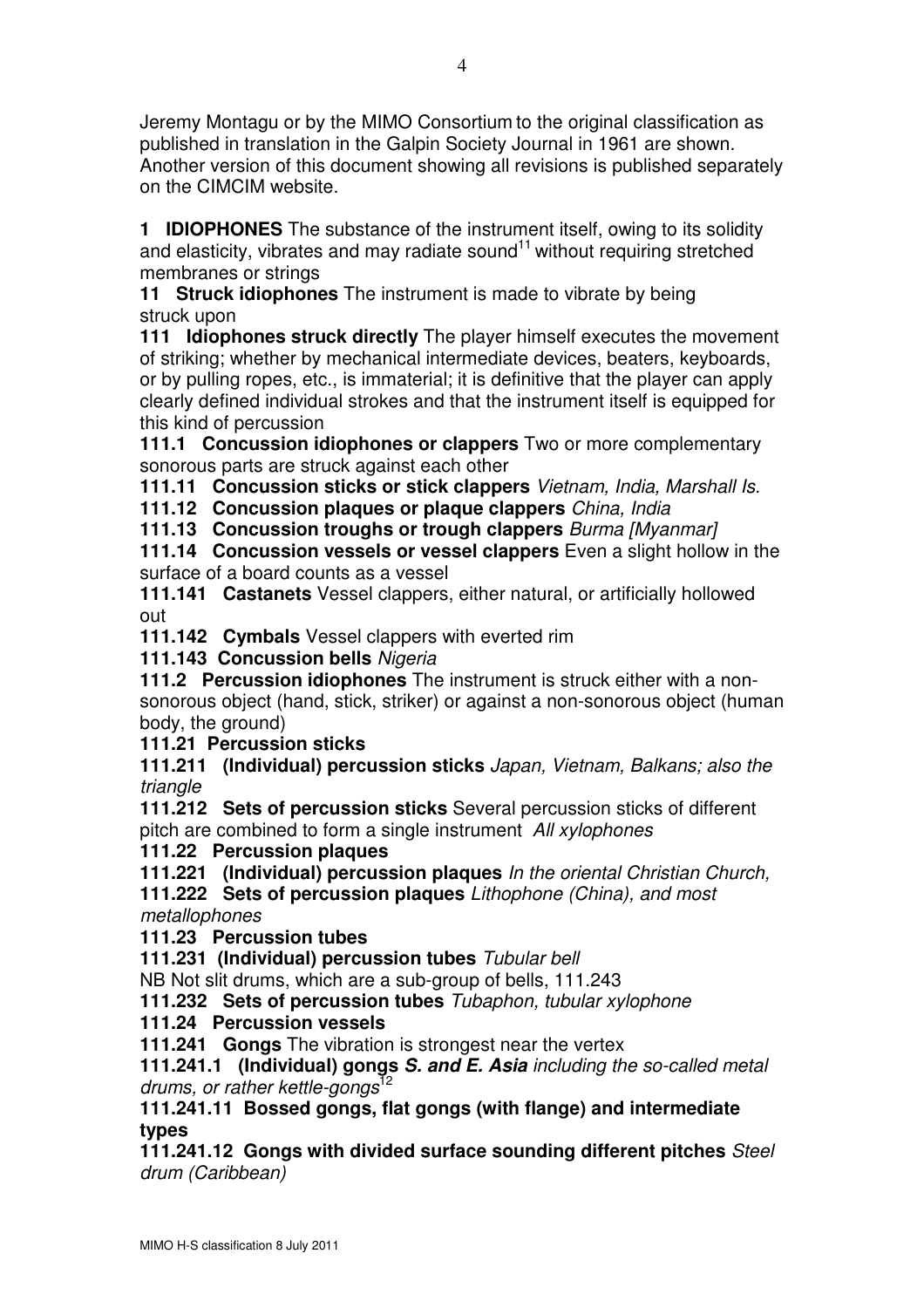111.241.2 Sets of gongs [gong chimes]

111.241.21 Sets of bossed, flat gongs (with flange) and intermediate types S.E.Asia, E. Asia

111.241.22 Sets of gongs with divided surface sounding different pitches Steel drums (Caribbean)

111.242 Bells The vibration is weakest near the vertex

111.242.1 (Individual) Bells

111.242.11 Resting bells The cup is placed on the palm of the hand or on a cushion; its mouth faces upwards China, Indo-China, Japan

111.242.12 Suspended bells The bell is suspended from the apex

111.242.121 Suspended bells struck from the outside No striker is attached inside the bell, there being a separate beater

111.242.122 Clapper bells A striker (clapper) is attached inside the bell

111.242.123 Bells with attached external clapper/s

111.242.2 Sets of bells [chimes] (subdivided as 111.242.1):

111.242.21 Sets of resting bells

111.242.22 Sets of suspended bells

111.242.221 Sets of suspended bells struck from the outside

111.242.222 Sets of clapper bells

111.242.223 Sets of bells with attached external clappers

111.243 Slit Drums

111.244 Percussion troughs e.g. some forms of 'slit drum' such as Fijian lali where the whole 'mouth' is open

111.25 Percussion boulders Rock gongs

112 Indirectly struck idiophones The player himself does not go through the movement of striking; percussion results indirectly through some other movement by the player. The intention of the instrument is to yield clusters of sounds or noises, and not to let individual strokes be perceived

112.1 Shaken idiophones or rattles The player executes a shaking motion 112.11 Suspension rattles Perforated idiophones are mounted together,

and shaken to strike against each other

112.111 Strung rattles Rattling objects are strung in rows on a cord Necklaces with rows of shells

112.112 Stick rattles Rattling objects are strung on a bar (or ring) Sistrum with rinas

112.12 Frame rattles Rattling objects are attached to a carrier against which they strike

112.121 Pendant rattles Rattling objects are hung from a frame Dancing shield with rattling rings

112.122 Sliding rattles Non-sonorous objects slide to and fro in the slots of the sonorous object so that the latter is made to vibrate; or sonorous objects slide to and fro in the slots of a non-sonorous object, to be set in vibration by the impacts Anklung, sistrum with rods

112.13 Vessel rattles Rattling objects enclosed in a vessel strike against each other or against the walls of the vessel, or usually against both. NB The Benue gourd rattles with handle, in which the rattling objects, instead of being enclosed, are knotted into a net slipped over the outer surface, count as a variety of vessel rattle Fruit shells with seeds, 'pellet bells' enclosing loose percussion pellets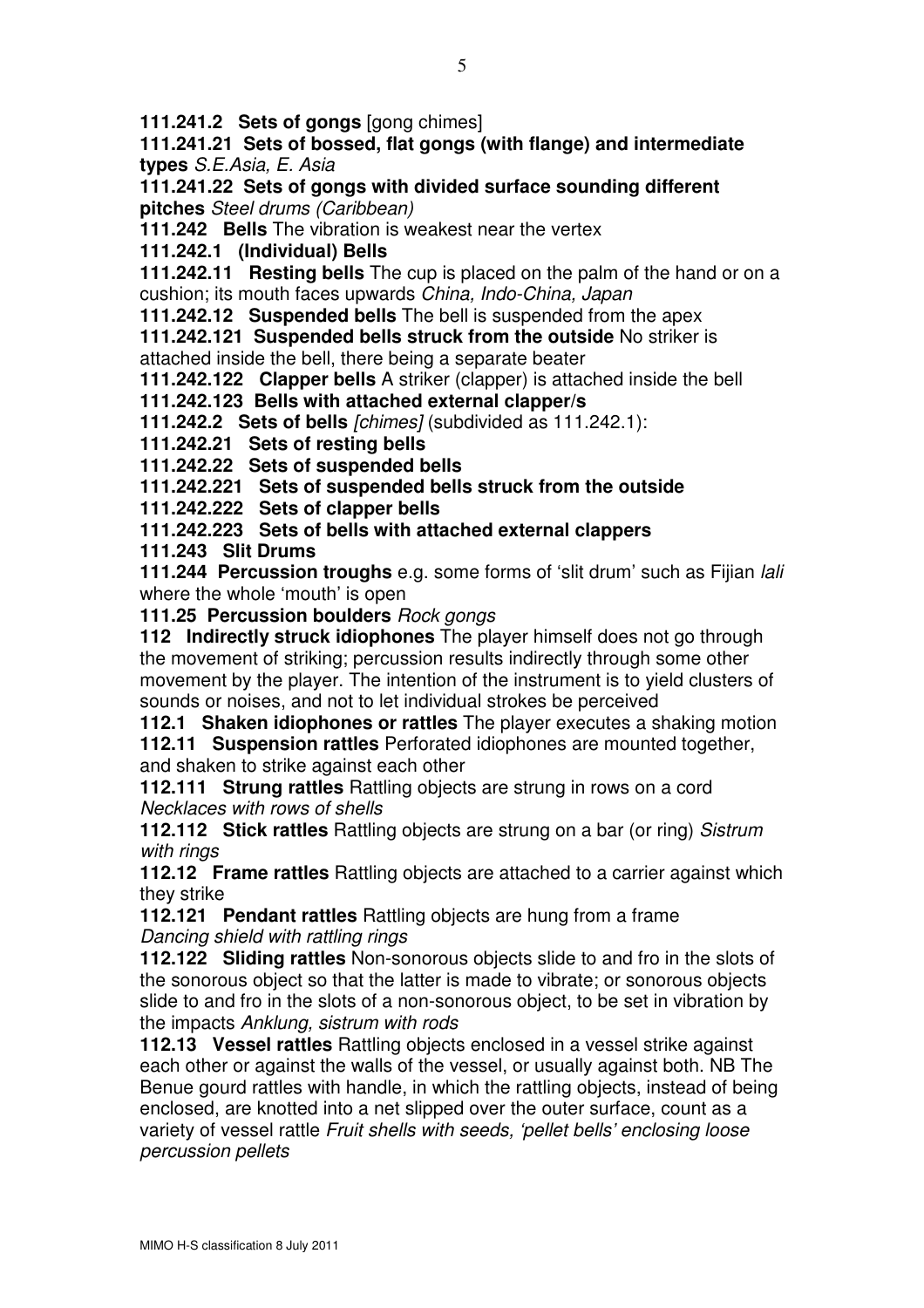112.2 Scraped idiophones The player causes a scraping movement directly or indirectly: a non-sonorous object moves along the notched surface of a sonorous object, to be alternately lifted off the teeth and flicked against them; or an elastic sonorous object moves along the surface of a notched non-sonorous object to cause a series of impacts. This group must not be confused with that of friction idiophones

112.21 Scraped sticks A notched stick is scraped with a little stick

112.211 Scraped sticks without resonator S. America, India (notched musical bow), Congo

112.212 Scraped sticks with resonator Usumbara, E. Asia (tiger)

112.22 Scraped tubes S. India

112.23 Scraped vessels The corrugated surface of a vessel is scraped S. America, Congo region

112.24 Scraped wheels or cog rattles A cog wheel, whose axle serves as the handle, and a tongue fixed in a frame which is free to turn on the handle; when whirled, the tongue strikes the teeth of the wheel one after another Europe, India

112.25 Scraped boards Jazz washboard

112.3 Split idiophones Instruments in the shape of two springy arms connected at one end and touching at the other; (in some examples) the arms are forced apart by a little stick, to jingle or vibrate on recoil China (huan t'u), Malacca now West Malaysia, Iran (qašik), Balkans

12 Lamellaphones<sup>13</sup> (or plucked idiophones) Lamellae, i.e. elastic plaques, fixed at one end, are flexed and then released to return to their position of rest

121 In the form of a frame The lamella vibrates within a frame or hoop 121.1 Clack idiophones (cricri) The lamella is carved in the surface of a fruit shell, which serves as a resonator Melanesia

121.2 Guimbardes (trumps,  $14$  also known as jew's harps) The lamella is mounted in a rod- or plaque-shaped frame and depends on the player's mouth cavity for resonance

121.21 **Idioglot guimbardes** The lamella is carved in the frame itself, its base remaining joined to the frame India, Indonesia, Melanesia

121.22 Heteroglot quimbardes A lamella is attached to a frame

121.221 (Single) heteroglot guimbardes Europe, India, China

121.222 Sets of heteroglot guimbardes Several heteroglot guimbardes of different pitches are combined to form a single instrument Aura

122 In board- or comb-form The lamellae are attached to a board or cut out from a board like the teeth of a comb

## 122.1 With laced-on, or hooked-in $15$  lamellae

122.11 Without resonator All lamellaphones<sup>16</sup> on a plain board

122.12 With resonator All lamellaphones with a box or bowl below the board

122.2 With cut-out lamellae (musical boxes) Pins on a cylinder pluck the lamellae

13 Friction Idiophones The instrument is made to vibrate by friction

131 Friction sticks

131.1 (Individual) friction sticks Sandpaper blocks

131.2 Sets of friction sticks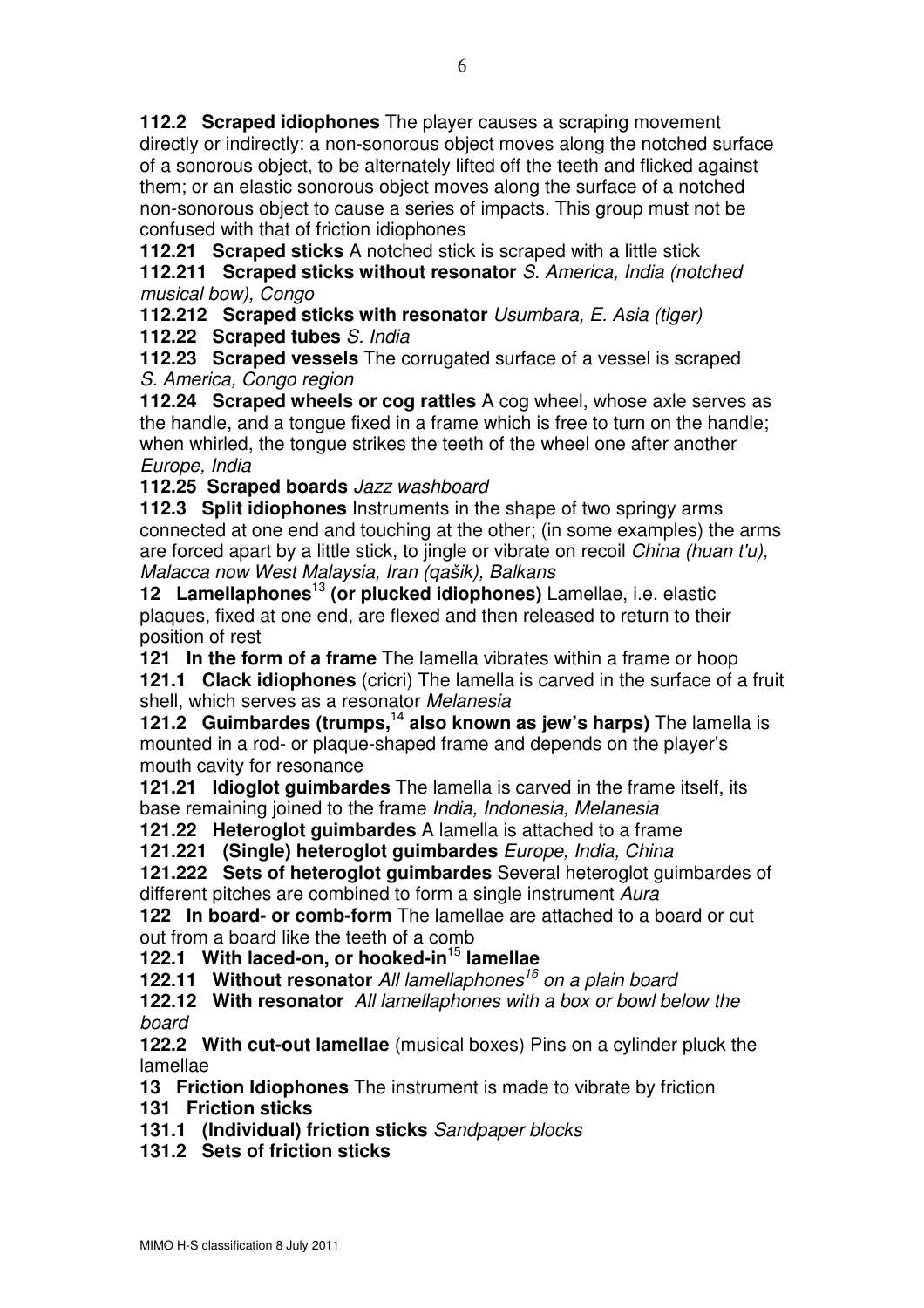**131.21 With direct friction** The sticks themselves are rubbed *Nail fiddle*, nail piano, Stockspiele

131.22 With indirect friction The sticks are connected with others which are rubbed and, by transmitting their longitudinal vibration, stimulate transverse vibration in the former Chladni's euphon

## 132 Friction plaques

132.1 (Individual) friction plaques (unknown)

132.2 Sets of friction plaques [livika] New Ireland

133 Friction vessels

133.1 (Individual) friction vessels Brazil (tortoise shell)

133.2 Sets of friction vessels Verillon (glass armonica)

134 Friction sheet Theatrical wind machine

14 Blown idiophones The instrument is made to vibrate by being blown upon

141 Blown sticks

141.1 (Individual) blown sticks Unknown

141.2 Sets of blown sticks Aeolsklavier

142 Blown plaques

142.1 (Individual) blown plaques Unknown

142.2 Sets of blown plaques Piano chanteur

15 Metal sheets the vibrating material consists of a flexible sheet of metal

151 Played by friction Bowed musical saw

152 Directly struck Hammered musical saw, theatrical thunder sheet played with a hammer $17$ 

153 Played by shaking Theatrical thunder sheet (played without hammer) 154 Shaken and indirectly struck Flexatone

16 Flexed diaphragms A diaphragm is flexed when a string passing through its centre is pulled, before returning to rest. England, modified yoghurt pot or metal watering-can rose mimicking the sound of a clucking cockerel Suffixes for use with any division of idiophones:

-1 The vibrations are coupled with a transducer to create an electrical signal that is processed through an amplifier and loudspeaker (Applied only to instruments that have not been structurally modified or designed to be played through a loudspeaker; all these are classed as Electrophones in Group 5)

-11 With non-integral microphones

-12 With non-integral pickups

-8 With keyboard

-9 Mechanically driven

2 **MEMBRANOPHONES** The sound is excited by tightly stretched membranes

21 Struck drums The membranes are struck

211 Drums struck directly The player himself executes the movement of striking; this includes striking by any intermediate devices, such as beaters, keyboards, etc; drums that are shaken are excluded

211.1 Vessel drums The single playing head encloses a body in the form of a vessel that is curvilinear or rectilinear in profile Kettledrums

211.11 Separate vessel drums European timpani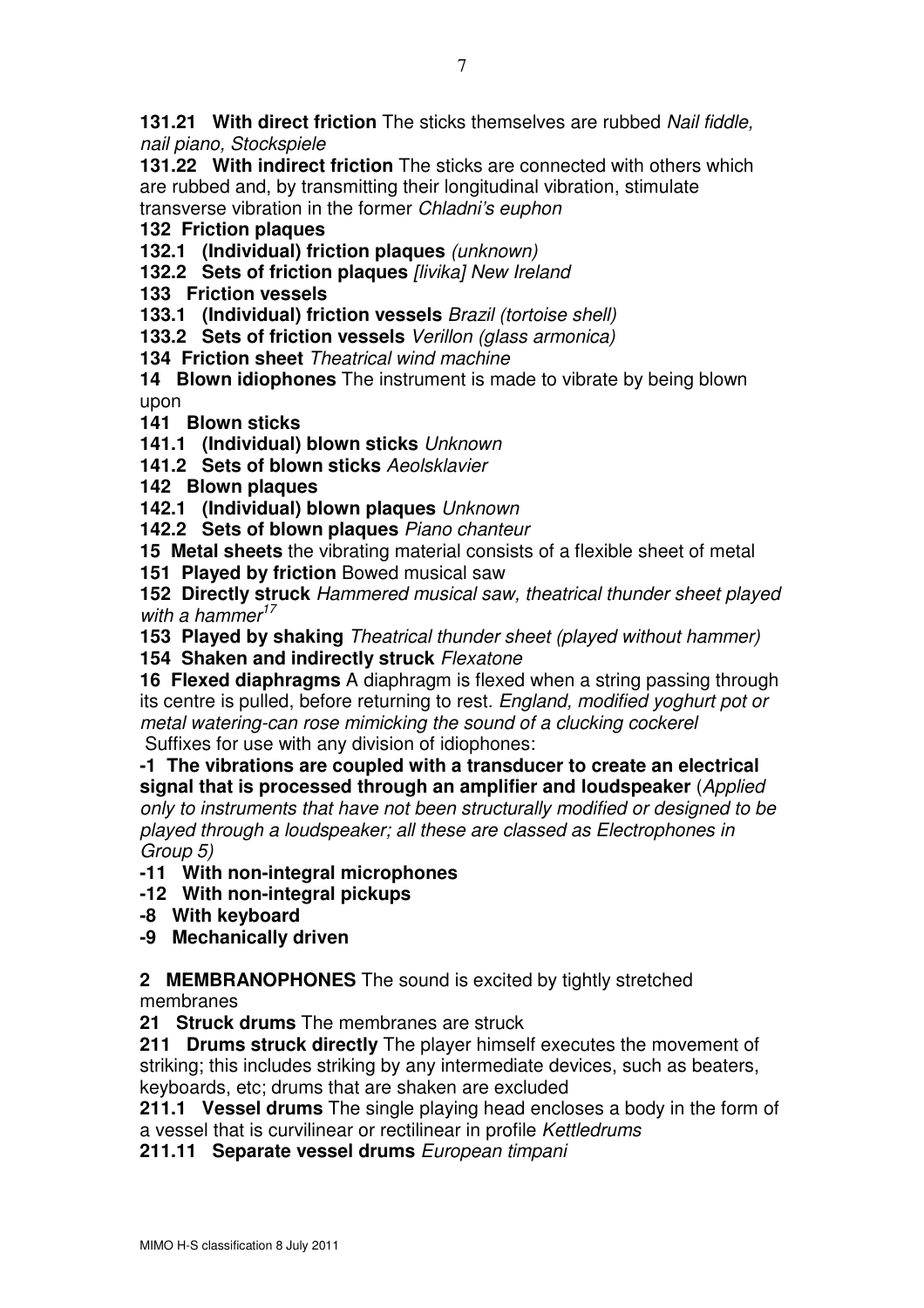211.12 Sets of vessel drums W. Asian permanently joined pairs of kettledrums

211.2 Tubular drums The body is tubular, with membranes enclosing one or both ends

211.21 Cylindrical drums The diameter is essentially the same at the middle and the ends. Occasionally the ends will taper slightly or have projecting discs

211.211 Single-skin cylindrical drums The drum has only one membrane and the opposite end is open

211.211.1 Individual single-skin cylindrical drums, with single membranes and open ends Malacca, now West Malaysia

211.211.2 Sets of single-skin cylindrical drums, with single membranes and open ends

211.212 Double-skin cylindrical drums, the drum has two<sup>18</sup> membranes 211.212.1 Individual double-skin cylindrical drums

211.212.11 Individual double-skin cylindrical drums, one skin used for playing Side drum, tenor drum, tambourin de Provence

211.212.12 Individual double-skin cylindrical drums, both heads played Turkey (davul). Almost world-wide (bass drum in marching band).

211.212.2 Sets of double-skin cylindrical drums

211.212.21 Sets of double-skin cylindrical drums with single playing heads USA/Europe drum kit

211.212.22 Sets of double-skin cylindrical drums, both heads played 211.22 Barrel-shaped drums The diameter is larger at the middle than at the ends; the body is curvilinear Asia, Africa, Ancient Mexico Subdivisions as for 211.21

211.221 Single-skin barrel drums

211.221.1 Individual single-skin barrel drums 211.221.2 Sets of single-skin barrel drums

211.222 Double-skin barrel drums

211.222.1 Individual double-skin barrel drums

211.222.11 Individual double-skin barrel drums, one skin used for playing

211.222.12 Individual double-skin barrel drums, both heads played 211.222.2 Sets of double-skin barrel drums

211.222.21 Sets of double-skin barrel drums with single playing heads 211.222.22 Sets of double-skin barrel drums, both heads played

211.23 Double-conical drums The diameter is larger at the middle than at the ends; the body is rectilinear with angular profile India (mrdanga, pakhavaj)

Subdivisions as for 211.21

211.231 Single-skin double-conical drums

211.231.1 Individual single-skin double-conical drums

211.231.2 Sets of single-skin double-conical drums

211.232 Double-skin double-conical drums

211.232.1 Individual double-skin double-conical drums

211.232.11 Individual double-skin double-conical drums, one skin used for playing

211.232.12 Individual double-skin double-conical drums, both heads played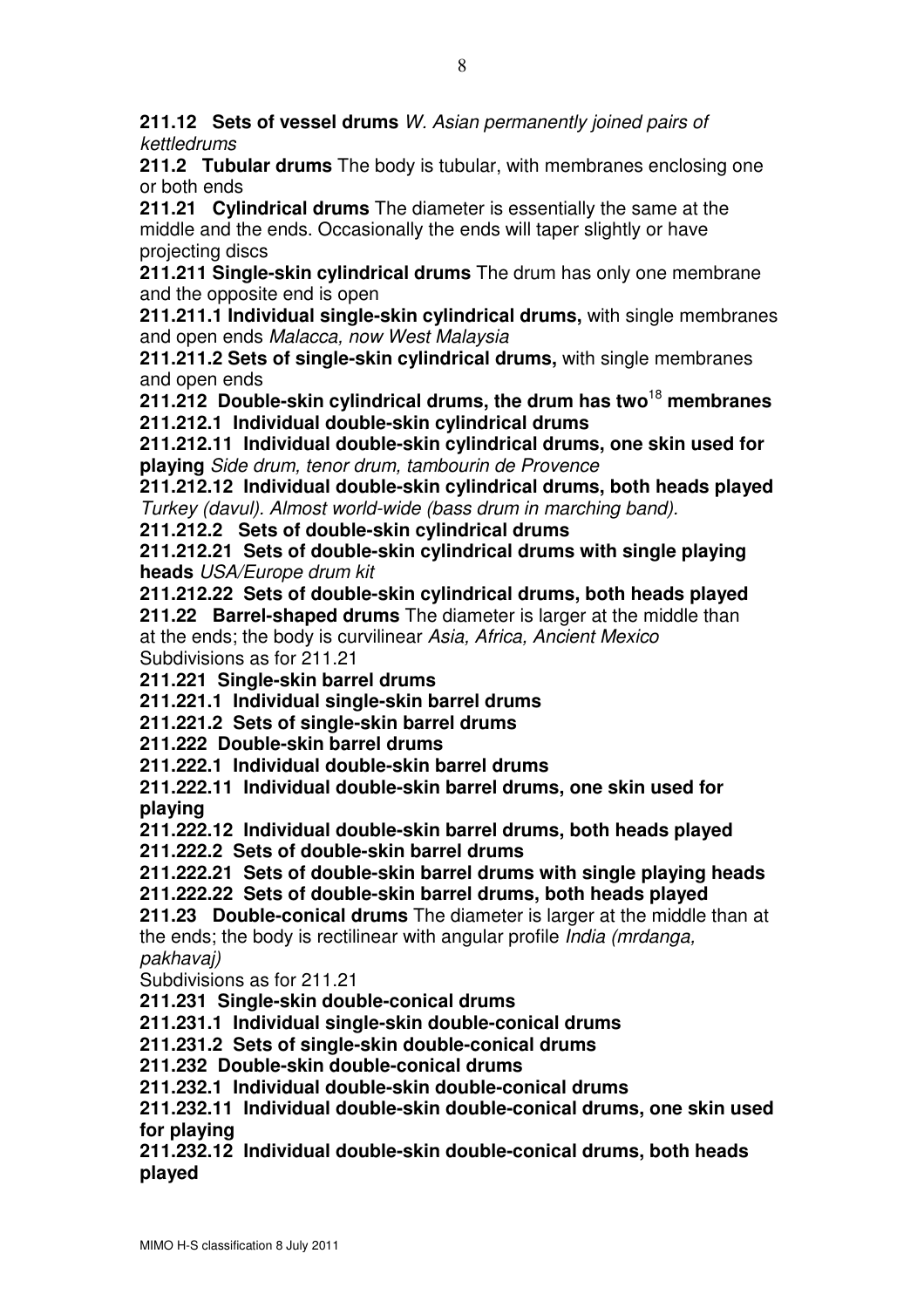211.232.2 Sets of double-skin double-conical drums

211.232.21 Sets of double-skin double-conical drums with single playing heads

211.232.22 Sets of double-skin double-conical drums, both heads played

211.24 Hourglass-shaped drums The diameter is smaller at the middle than at the ends Asia, Melanesia, E. Africa

Subdivisions as for 211.21

211.241 Single-skin hourglass-shaped drums

211.241.1 Individual single-skin hourglass-shaped drums

211.241.2 Sets of single-skin hourglass-shaped drums

211.242 Double-skin hourglass-shaped drums

211.242.1 Individual double-skin hourglass-shaped drums

211.242.11 Individual double-skin hourglass-shaped drums, one skin used for playing

211.242.12 Individual double-skin hourglass-shaped drums, both heads played

211.242.2 Sets of double-skin hourglass-shaped drums

211.242.21 Sets of double-skin hourglass-shaped drums with single playing heads

211.242.22 Sets of double-skin hourglass-shaped drums, both heads played

211.25 Conical drums The diameter at the ends differ considerably; some minor departures from strict conicity, inevitably met, are disregarded here

211.251 Single-skin conical drums

211.251.1 Individual single-skin conical drums

211.251.2 Sets of single-skin conical drums

211.252 Double-skin conical drums

211.252.1 Individual double-skin conical drums

211.252.11 Individual double-skin conical drums, one skin used for playing

211.252.12 Individual double-skin conical drums, both heads played 211.252.2 Sets of double-skin conical drums

211.252.21 Sets of double-skin conical drums with single playing heads 211.252.22 Sets of double-skin conical drums, both heads played

211.26 Goblet-shaped drums The body consists of a main section which is either cup shaped or cylindrical, and a slender stem; borderline cases of this basic design like those occurring notably in Indonesia, do not affect the identification, so long as a cylindrical form is not in fact reached Darabukka 211.27 Cylindro-conical drums. The body is in two sections, a cylindrical

upper and a conical lower section

211.271 Single-skin cylindro-conical drums

211.271.1 Individual single-skin cylindro-conical drums. Sometimes the foot is flared.

211.271.2 Sets of single-skin cylindro-conical drums

211.272 Double-skin cylindro-conical drums

211.272.1 Individual double-skin cylindro-conical drums

211.272.11 Individual double-skin cylindro-conical drums, one skin used for playing Uganda drum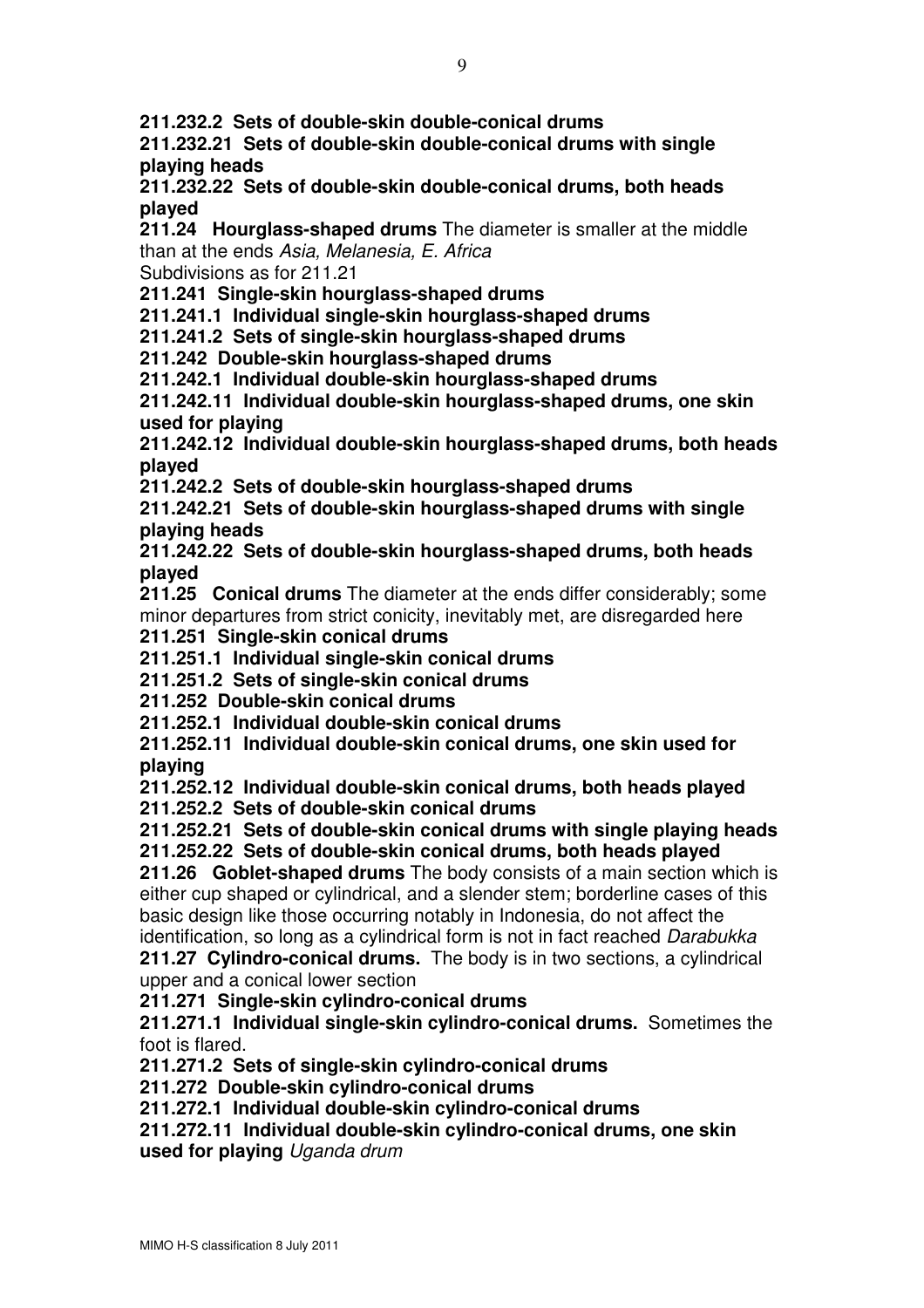211.272.12 Individual double-skin cylindro-conical drums, both heads played

211.272.2 Sets of double-skin cylindro-conical drums

211.272.21 Sets of double-skin cylindro-conical drums with single playing heads Uganda (Entenga drum chime)

211.272.22 Sets of double-skin cylindro-conical drums, both heads played

211.28 Vase-shaped drums. The body is waisted and rests on an open foot that may be flared. The upper section is conical, and the lower section, which is rectilinear or curvilinear in profile, tapers towards the foot. These drums have a single membrane

211.3 Frame drums The depth of the body does not exceed the radius of the membrane. NB The European side-drum, even in its most shallow form, is a development from the long cylindrical drum and hence is not included among frame drums

## 211.31 Frame drums (without handle)

211.311 Single-skin frame drums Tambourine

211.312 Double-skin frame drums N. Africa, Portugal

211.32 Frame drum with handle A stick is attached to the frame in line with its diameter

211.321 Single-skin frame drums with handle *lnuit* 

211.322 Double-skin frame drums with handle Tibet

212 Rattle drums (sub-divisions as for drums struck directly, 211) The drum is shaken; percussion is by impact of pendant or enclosed pellets, or similar objects India, Tibet

212.1 Vessel rattle drums

212.2 Tubular rattle drums

212.21 Cylindrical rattle drums

212.211 Individual cylindrical rattle drums

212.212 Sets of cylindrical rattle drums

212.22 Barrel-shaped rattle drums

212.221 Individual barrel-shaped rattle drums

212.222 Sets of barrel-shaped rattle drums

212.23 Double-conical rattle drums

212.231 Individual double-conical rattle drums

212.232 Sets of double-conical rattle drums

212.24 Hourglass-shaped rattle drums

212.241 Individual hourglass-shaped rattle drums

212.242 Sets of hourglass-shaped rattle drums

212.3 Frame rattle drums

212.31 Single-skin frame rattle drums

212.32 Double-skin frame rattle drums

212.321 Individual double-skin frame rattle drums

212.322 Sets of double-skin frame rattle drums

23 Friction drums The membrane is made to vibrate by friction

231 Friction drums with stick A stick in contact with the membrane is

either itself rubbed, or is employed to rub the membrane

231.1 With inserted stick The stick passes through a hole in the membrane

231.11 Friction drums with fixed stick The stick cannot be moved; the

stick alone is subjected to friction by rubbing Africa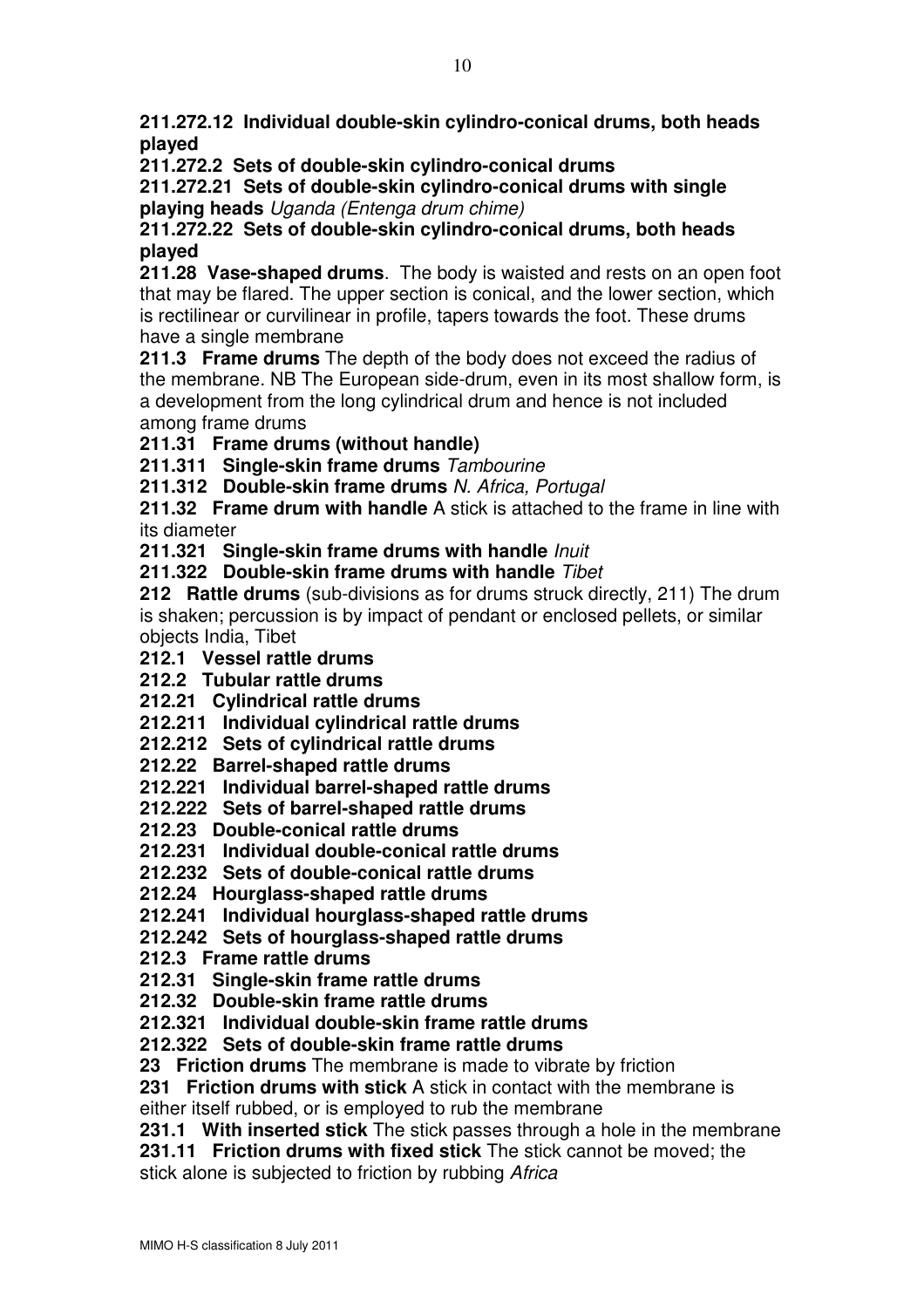231.12 Friction drums with semi-fixed stick The stick is movable to a sufficient extent to rub the membrane when it is itself rubbed by the hand **Africa** 

231.13 Friction drums with free stick The stick can be moved freely; it is not itself rubbed, but is employed to rub the membrane Venezuela

231.2 With tied stick The stick is tied to the membrane in an upright position Europe

232 Friction drum with cord A cord, attached to the membrane, is rubbed 232.1 Stationary friction drums with friction cord the drum is held stationary Europe, Africa

232.11 Single-skin stationary drums with friction-cord

232.12 Double-skin stationary drums with friction-cord

232.2 Friction drum with whirling stick The drum is whirled on a cord which rubs on a [resined] notch in the holding stick Waldteufel [cardboard] buzzer] (Europe, India, E. Africa)

233 Hand friction drums The membrane is rubbed by the hand NB This does not include the orchestral tambourine which remains a frame drum

24 Singing membranes (Kazoos) The membrane is made to vibrate by speaking or singing into it; the membrane does not yield a note of its own but merely modifies the voice Europe, W. Africa

241 Free kazoos The membrane is incited directly, without the wind first passing through a chamber Comb-and-paper

242 Tube- or vessel-kazoos The membrane is placed on top of a tube or box Africa; while also E. Asian flutes with a lateral hole sealed by a membrane, exhibit an affinity with the principle of the tube kazoo Suffixes for use with any division of membranophones:

 -1 The vibrations are coupled with a transducer to create an electrical signal that is processed through an amplifier and loudspeaker (Applied only to instruments that have not been structurally modified or designed to be played through a loudspeaker; all these are classed as Electrophones in Group 5)

-11 With non-integral microphones

-12 With non-integral pickups

-6 With membrane glued to drum

-7 With membrane nailed to drum

-8 With membrane laced to drum

-81 Cord-(ribbon-) bracing The cords are stretched from membrane to membrane or arranged in the form of a net, without employing any of the devices described below

-811 With tension ligature Cross ribbons or cords are tied round the middle of the lacing to increase its tension Sri Lanka

-812 With tension loops The cords are laced in a zigzag; every pair of strings is caught together with a small ring or loop *India* 

-813 With wedge-bracing Wedges are inserted between the wall of the drum and the cords of the lacing; by adjusting the position of the wedges it is possible to control the tension India, Indonesia, Africa

-82 Cord-and-hide bracing The cords are laced at the lower end to a nonsonorous piece of hide Africa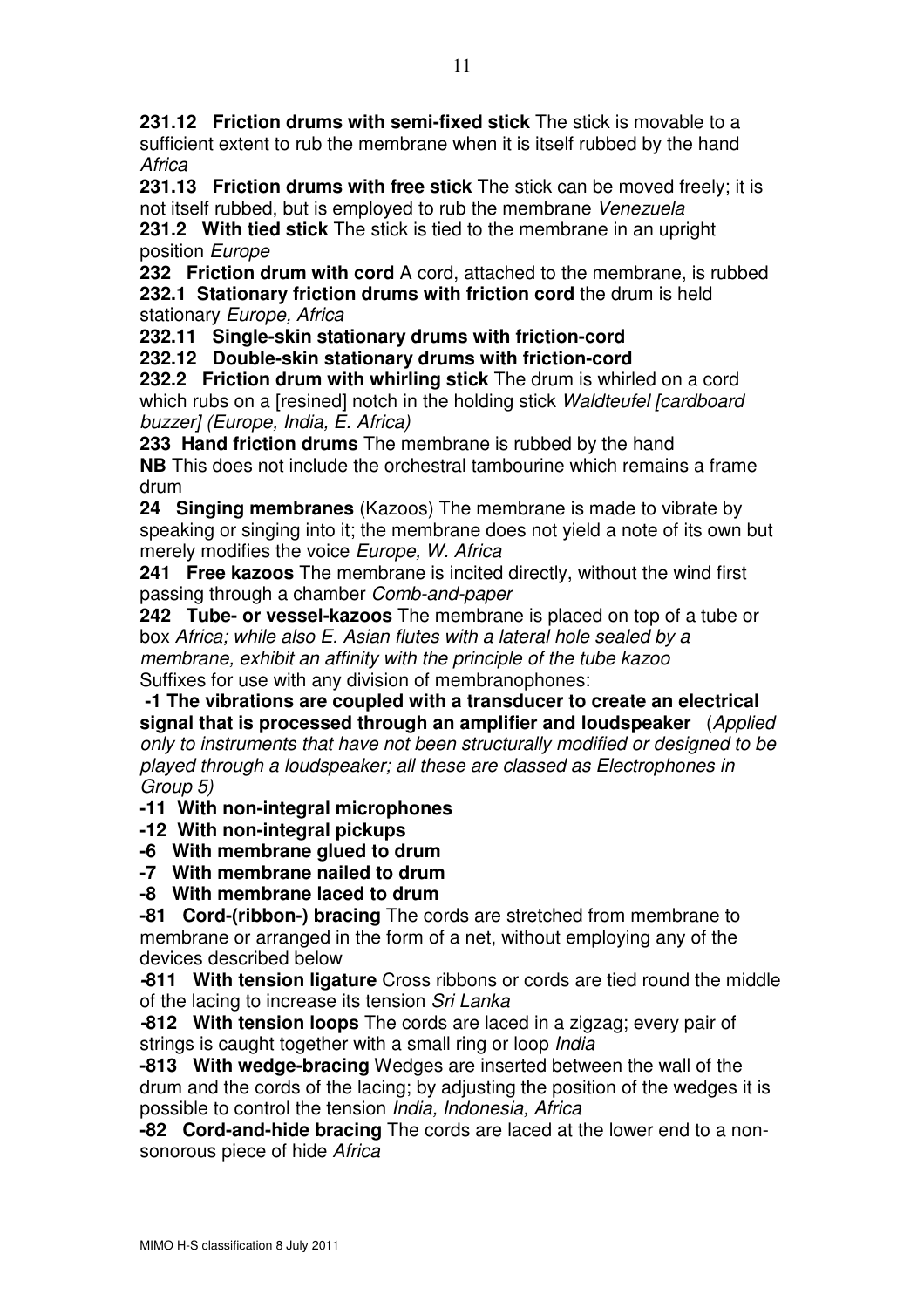-83 Cord-and-board bracing The cords are laced to an auxiliary board at the lower end Sumatra

-84 Cord-and-flange bracing The cords are laced at the lower end to a flange carved from the solid Africa

-85 Cord-and-belt bracing The cords are laced at the lower end to a belt of different material *India* 

-86 Cord-and-peg bracing The cords are laced at the lower end to pegs stuck into the wall of the drum Africa

NB -82 to -86 are sub-divided as -81 above

-9 With membrane lapped on A ring is slipped over the edge of the membrane

-91 With membrane lapped onto a ring of cord Africa

-92 With membrane lapped onto a hoop

-921 With mechanism Machine timpani

-9211 With pedals Pedal timpani

**3 CHORDOPHONES** One or more strings are stretched between fixed points

**31 Simple chordophones or zithers** The instrument consists solely of a string bearer, or of a string bearer with a resonator which is not integral and can be detached without destroying the sound-producing apparatus

311 Bar zithers The string bearer is bar-shaped; it may be a board placed edgewise

311.1 Musical bows The string bearer is flexible (and curved)

**311.11 Idiochord musical bows** The string is cut from the bark of the cane, remaining attached at each end

311.111 Mono-idiochord musical bows The bow has one idiochord string only New Guinea (Sepik R.), Togo

311.112 Poly-idiochord musical bows or harp-bows The bow has several idiochord strings which pass over a toothed stick or bridge W. Africa (Fan)

**311.12 Heterochord musical bows** The string is of separate material from the bearer

311.121 Mono-heterochord musical bows The bow has one heterochord string only

**311.121.1 Without resonator** NB If a separate, unattached resonator is used, the specimen belongs to 311.121.21. The human mouth is not to be taken into account as a resonator

311.121.11 Without tuning noose Africa (ganza, samuius, to)

**311.121.12 With tuning noose** A fibre noose is passed round the string, dividing it into two sections South-equatorial Africa (n'kungo, uta)

311.121.2 With resonator

311.121.21 With independent resonator Borneo (busoi)

311.121.22 With resonator attached

311.121.221 Without tuning noose S. Africa (hade, thomo)

311.121.222 With tuning noose S. Africa, Madagascar (gubo, hungo, bobre)

311.122 Poly-heterochord musical bows The bow has several heterochord strings

311.122.1 Without tuning noose Oceania (kalove)

311.122.2 With tuning noose Oceania (pagolo)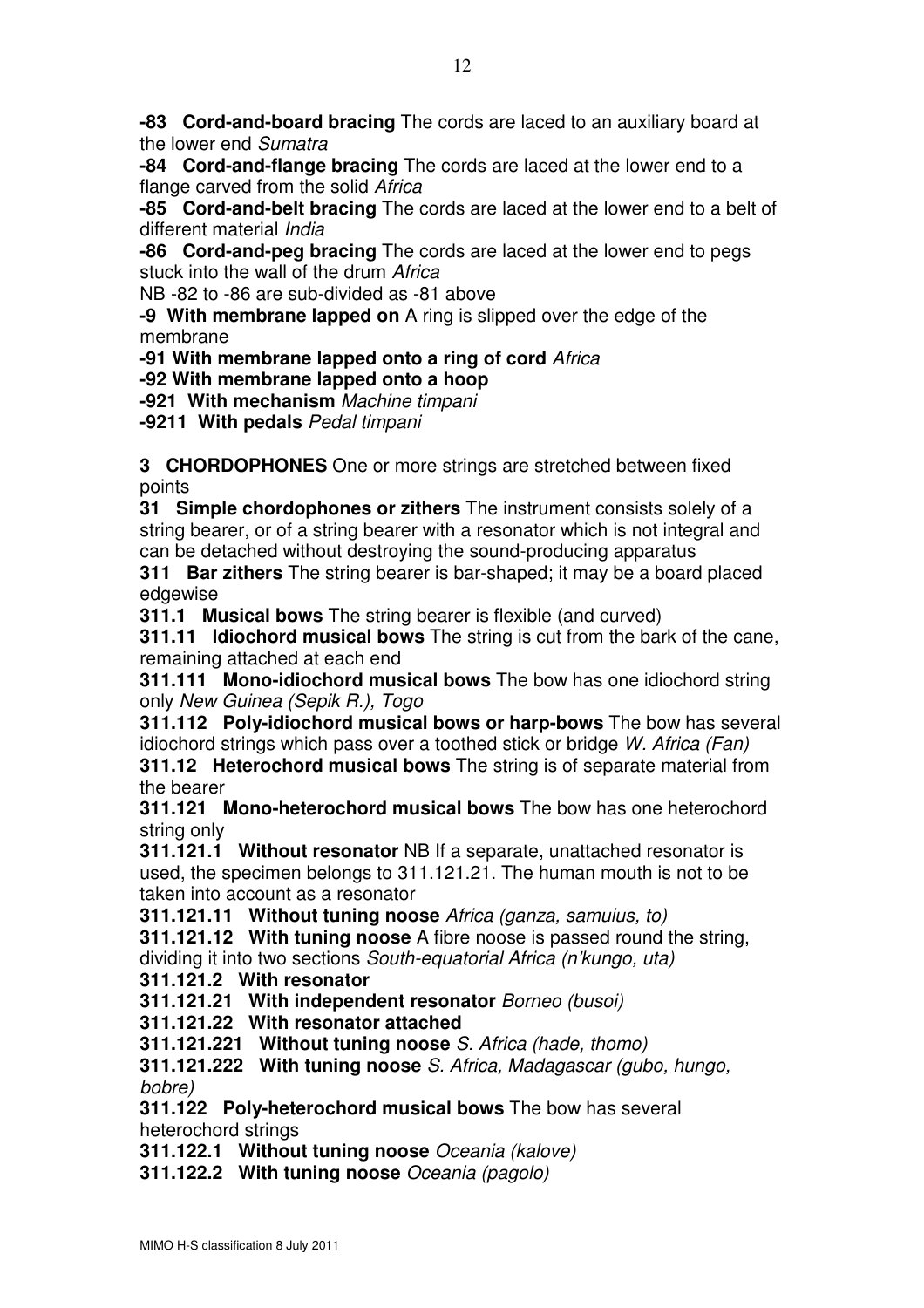**311.2 Stick zithers** The string carrier is rigid

311.21 Musical bow cum stick The string bearer has one flexible, curved end. NB Stick zithers with both ends flexible and curved, like the Basuto bow, are counted as musical bows India

311.22 (True) stick zithers NB Round sticks which happen to be hollow by chance do not belong on this account to the tube zithers, but are round-bar zithers; however, instruments in which a tubular cavity is employed as a true resonator, like the modern Mexican harpa, are tube zithers

311.221 With one resonator gourd India (tuila), Celebes (suleppe)

311.222 With several resonator gourds India (vina)

**312 Tube zithers** The string bearer is a vaulted surface

**312.1 Whole-tube zithers** The string carrier is a complete tube

312.11 ldiochord (true) tube zithers Africa and Indonesia (gonra, togo, valiha)

312.12 Heterochord (true) tube zithers

312.121 Without extra resonator S.E.Asia (alligator)

312.122 With extra resonator An internode length of bamboo is placed inside a palm leaf tied in the shape of a bowl Timor

**312.2 Half-tube zithers** The strings are stretched along the convex surface of a gutter East Asia

312.21 ldiochord half-tube zithers Flores

312.22 Heterochord half-tube zithers E. Asia

**313 Raft zithers** The string bearer is composed of canes tied together in the manner of a raft

313.1 Idiochord raft zithers India, Upper Guinea, Central Congo

313.2 Heterochord raft zithers N. Malawi region

314 Board zithers The string bearer is a board; the ground too, is to be counted as such

**314.1 True board zithers** The plane of the strings is parallel with that of the string bearer

314.11 Without resonator Borneo

314.12 With resonator

314.121 With resonator bowl The resonator is a fruit shell or similar object, or an artificially carved equivalent Malawi region

314.122 With resonator box (box zither) The resonator is made from slats **NB** This is true of the early piano only; modern pianos have no bottom and are board zithers. Harpsichords and some clavichords are box zithers Qin, koto, zither, Hackbrett, pianoforte

**314.2 Board zither variations** The plane of the strings is at right angles to the string bearer

**314.21 Ground zithers** The ground is the string bearer; there is only one string Malacca now West Malaysia, Madagascar

**314.22 Harp zithers** A board serves as string bearer; there are several strings and a notched bridge Borneo, Africa: Bokongo, harp zither from the Bambinga people of the Uele district, Congo-Kinshasa

**315 Trough zithers** The strings are stretched across the mouth of a trough Tanzania

315.1 Without resonator

315.2 With resonator The trough has a gourd or a similar object attached to it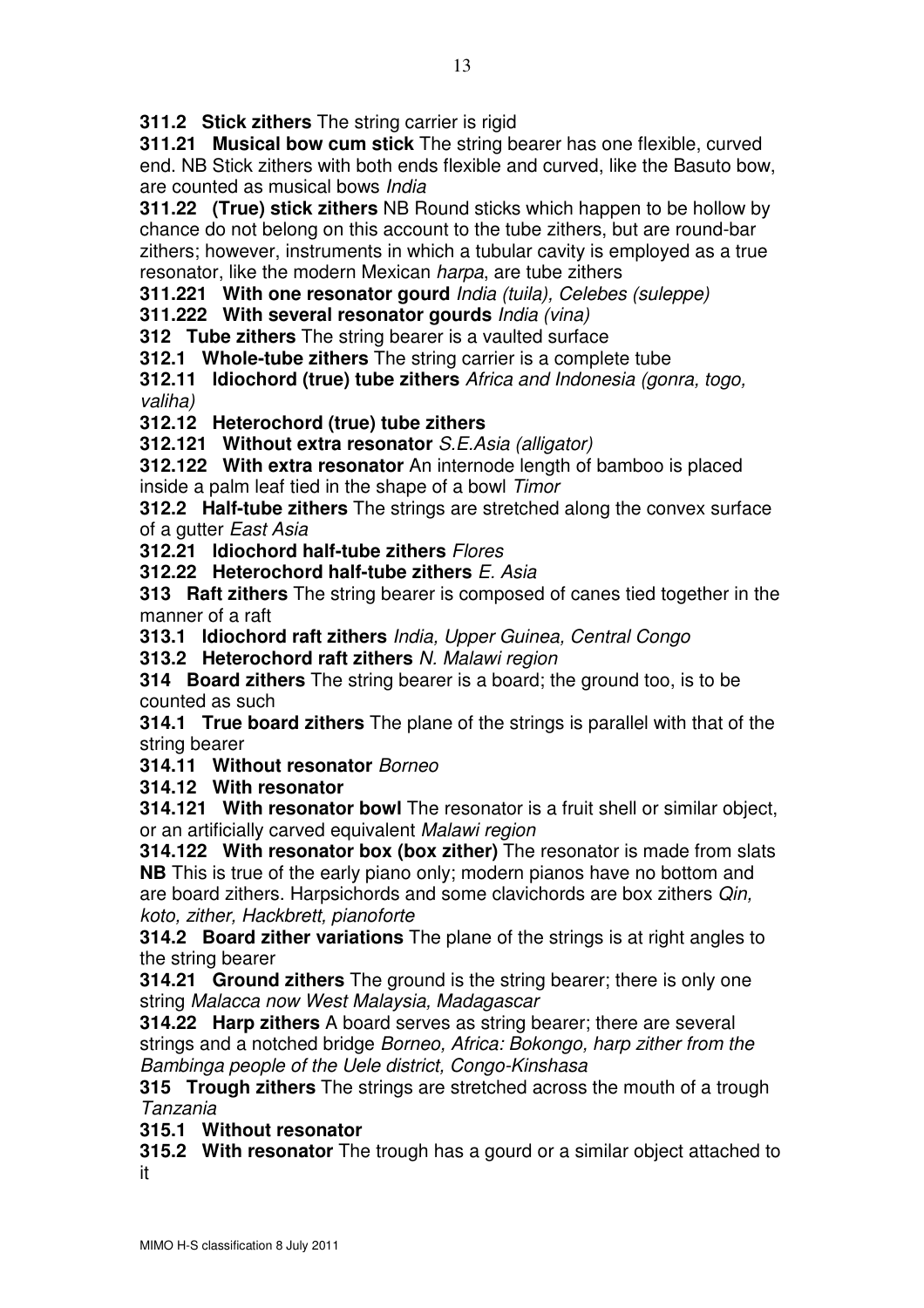316 Frame zithers The strings are stretched across an open frame

316.1 Without resonator Perhaps amongst medieval psalteries

316.2 With resonator W. Africa, amongst the Kru (kani)

32 Composite chordophones A string bearer and a resonator are organically united and cannot be separated without destroying the instrument 321 Lutes The plane of the strings runs parallel with the sound-table

321.1 Bow lutes [pluriarc] Each string has its own flexible carrier Africa (akam, kalangu, wambi)

**321.2 Yoke lutes or lyres** The strings are attached to a yoke which lies in the same plane as the sound-table and consists of two arms and a cross-bar

321.21 Bowl lyres A natural or carved-out bowl serves as the resonator Lyra, E. African lyre

**321.22 Box Ivres** A built-up wooden box serves as the resonator *Kithara*, crwth

**321.3 Handle lutes** The string bearer is a plain handle. Subsidiary necks, as e.g. in the Indian prasarini vina are disregarded, as are also lutes with strings distributed over several necks, like the harpolyre, and those like the Lyreguitars, in which the yoke is merely ornamental

321.31 Spike lutes The handle passes diametrically through or over<sup>19</sup> the resonator

321.311 Spike bowl lutes The resonator consists of a natural or carved-out bowl Iran, India, Indonesia

321.312 Spike box lutes or spike guitars The resonator is built up from wood, the body of the instrument is in the form of a box Banjo, Egypt (rebab)

321.313 Spike tube lutes The handle passes diametrically through the walls of a tube China, Indochina

321.32 Necked lutes The handle is attached to or carved from the resonator, like a neck

321.321 Necked bowl lutes Mandolin, theorbo, balalaika

321.322 Necked box lutes or necked guitars NB Lutes whose body is built up in the shape of a bowl are classified as bowl lutes Violin, viol guitar

321.33 Half-spike lutes or tanged<sup>20</sup> lutes the handle is neither attached to the resonator nor passes all the way through it but terminates within the body W.Africa

321.331 Half-spike or tanged bowl lutes

321.332 Half-spike or tanged box lutes

**322 Harps** The plane of the strings lies at right angles to the sound-table; a line joining the lower ends of the strings would point towards the neck

**322.1 Open harps** The harp has no pillar

322.11 Arched harps The neck curves away from the resonator Burma [Myanmar] and Africa

322.111 Arched harps - Wachsmann type 1 the neck rests on the bottom of the resonator 'like a spoon in a cup<sup>'21</sup> Uganda

322.112 Arched harps - Wachsmann type 2 the tanged neck fits tightly into a hole at the narrow end of the resonator like a cork in a bottle<sup>'22</sup> Democratic Republic of Congo, Zande, Nzakara, Banda, Mangebetu

322.113 Arched harps - Wachsmann type 3 a carved finial extends from the resonator, usually in the form of a human head; it is often tied to the neck. <sup>23</sup>Gabon, Kele, Tsogo, Fang

**322.12 Angular harps** The neck makes a sharp angle with the resonator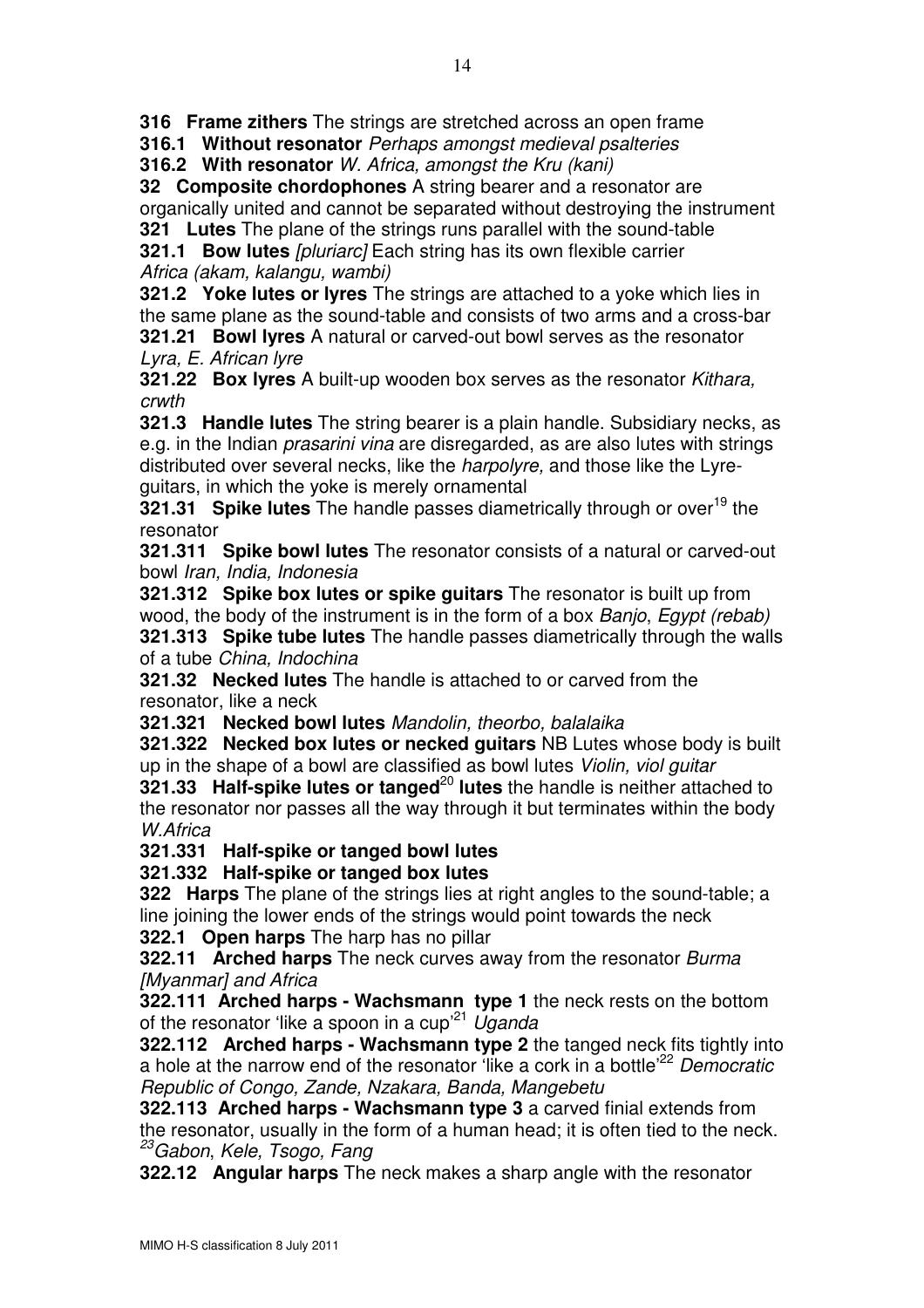Assyria, Ancient Egypt, Ancient Korea, Mauretania (ardin)

322.2 Frame harps The harp has a pillar

322.21 Without tuning action All medieval harps

322.211 Diatonic frame harps

322.212 Chromatic frame harps

322.212.1 With the strings in one plane Most of the older chromatic harps 322.212.2 With the strings in two planes crossing one another The Lyon chromatic harp

322.212.3 With the strings in two or more parallel planes Triple harp

322.22 With tuning action The strings can be shortened by mechanical action

322.221 With manual action The tuning can be altered by hand-levers Hook harp, dital harp, harpinella

**322.222** With pedal action The tuning can be altered by pedals 323 Spike harps with tall stringholders

The plane of the strings lies at right angles to the soundtable; a tall stringholder or bridge holds the strings at successive levels, their sounding lengths increasing with their distance from the soundtable; the body resembles a spike lute, with a neck bisecting a calabash resonator

323.1 Arched spike harps with tall stringholders the neck curves away from the resonator Guinea (bolon), Gambia (simbango)

323.2 Spike harps with pressure bridges (bridge harps or harp-lutes) a line joining the lower ends of the strings would be perpendicular to the straight neck, notched bridge Gambia (kora)

324 Tanged harps with tall stringholders a carved extension of the resonator forms the socket for the shaft of the neck $24$ 

33 Variable tension chordophones or 'plucked drums'

331 With loose string attached to the drum-head *India (anandalahari)* 

332 With string attached to the end of a neck and to the drum-head India (gopi yantra)

Suffixes for use with any division of chordophones:

-1 The vibrations are coupled with a transducer to create an electrical signal that is processed through an amplifier and loudspeaker (Applied only to instruments that have not been structurally modified or designed to be played through a loudspeaker; all these are classed as Electrophones in Group 5)

-11 With non-integral microphones

-12 With non-integral pickups

-2 Sounded by scraping

-21 Scraping the string devil's fiddle

-22 Scraping the string bearer some musical bows

-3 Sounded by blowing *lgora*, aeolian harps

-4 Sounded by hammers or beaters

-5 Sounded with the bare fingers

- -6 Sounded by plectrum
- -7 Sounded by bowing
- -71 With a bow
- -72 By a wheel
- -73 By a ribbon [Band]
- -8 With keyboard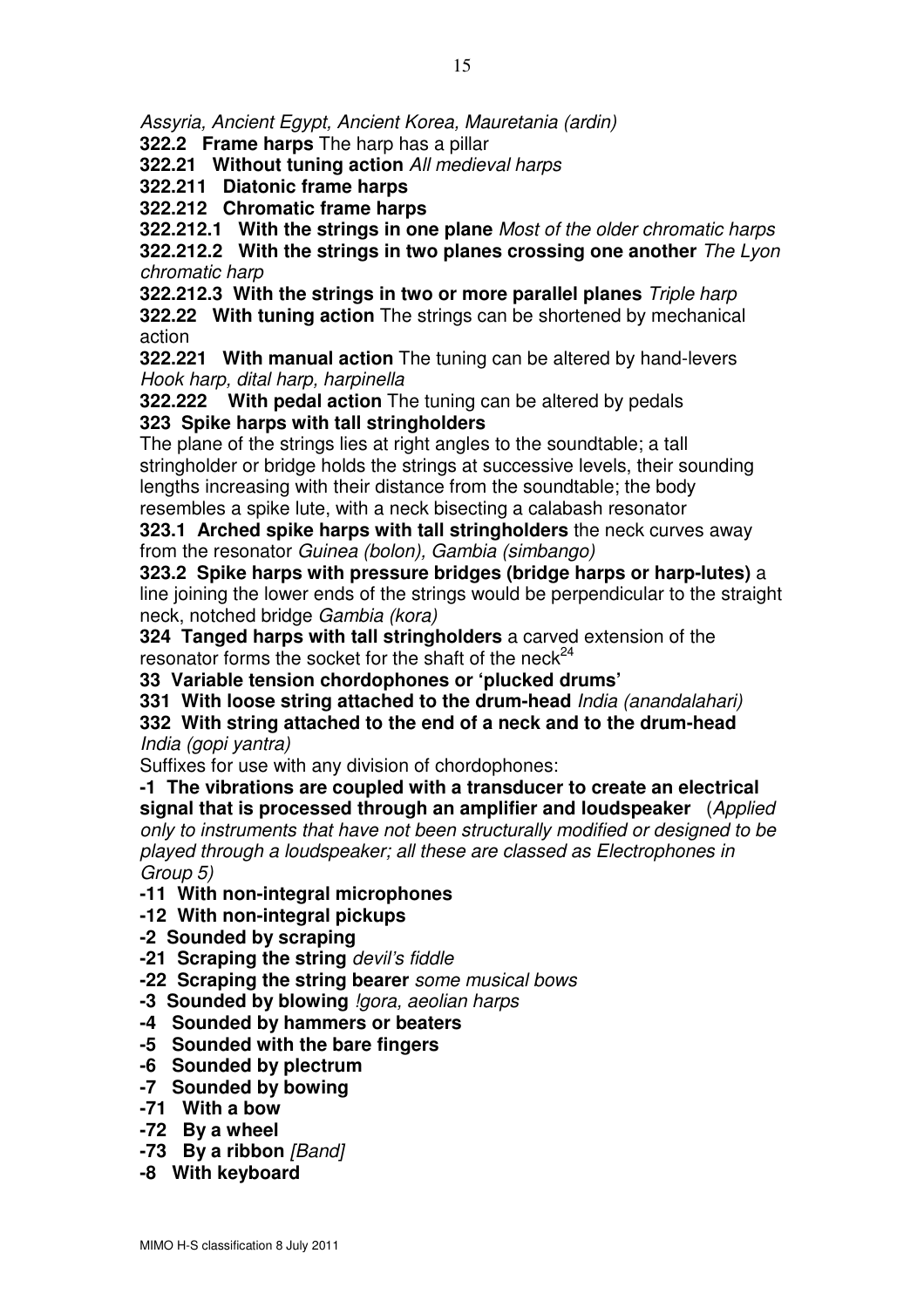## -9 With mechanical drive

These last two are secondary to -4 to -7 above; i.e. 314.122-6-8 would define the harpsichord

4 AEROPHONES The air itself is the vibrator in the primary sense. In this group also belong reed instruments sounded by a flow of air in which the reed is the primary vibrator

41 Free aerophones The vibrating air is not confined by the instrument 411 Displacement free aerophones The air-stream meets a sharp edge, or a sharp edge is moved through the air. In either case, according to more recent views, a periodic displacement of air occurs to alternate flanks of the edge Whip, sword-blade

412 Interruptive free aerophones The air-stream is interrupted periodically 412.1 Idiophonic interruptive aerophones or reeds The air-stream is directed against a lamella, setting it in periodic vibration to interrupt the stream intermittently. In this group also belong reeds with a 'cover', i.e. a tube in which the air vibrates only in a secondary sense, not producing the sound but simply adding roundness and timbre to the sound made by the reed's vibration; generally recognizable by the absence of fingerholes Organ reed stops

412.11 Paired reeds Two lamellae make a gap which closes periodically during their vibration A split grass-blade

#### 412.12 Beating reeds

A single lamella periodically opens and closes an aperture

412.121 Individual beating reeds Brit. Columbia. Also single-note motor horn

412.122 Sets of beating reeds The earlier reed stops of organs

412.13 Free reeds The lamella vibrates through a closely-fitting slot

412.131 (Individual) free reeds

412.132 Sets of free reeds NB In instruments like the Chinese sheng the fingerholes do not serve to modify the pitch and are therefore not equivalent to the fingerholes of other pipes Reed organ, mouthorgan, accordion

412.14 Ribbon reeds The air-stream is directed against the edge of a stretched band or ribbon. The acoustics of this process has not yet been studied Brit. Columbia

412.15 Retreating reeds Elements naturally or artificially sprung together that separate periodically when blown Morocco, British Columbia<sup>25</sup>

412.2 Non-idiophonic interruptive instruments The interruptive agent is not a reed

412.21 Rotating aerophones The interruptive agent rotates in its own plane Sirens, whirring disc

412.22 Whirling aerophones The interruptive agent turns on its axis Bullroarer, ventilating fan

The whirring disc rotates in its own plane and does not turn on its axis 413 Plosive aerophones The air is made to vibrate by a single density stimulus condensation shock

413.1 Explosive aerophones The air is forced out Pop guns

413.2 Implosive aerophones The air is forced in W. Africa, shantu

42 Wind instruments proper The vibrating air is confined within the instrument itself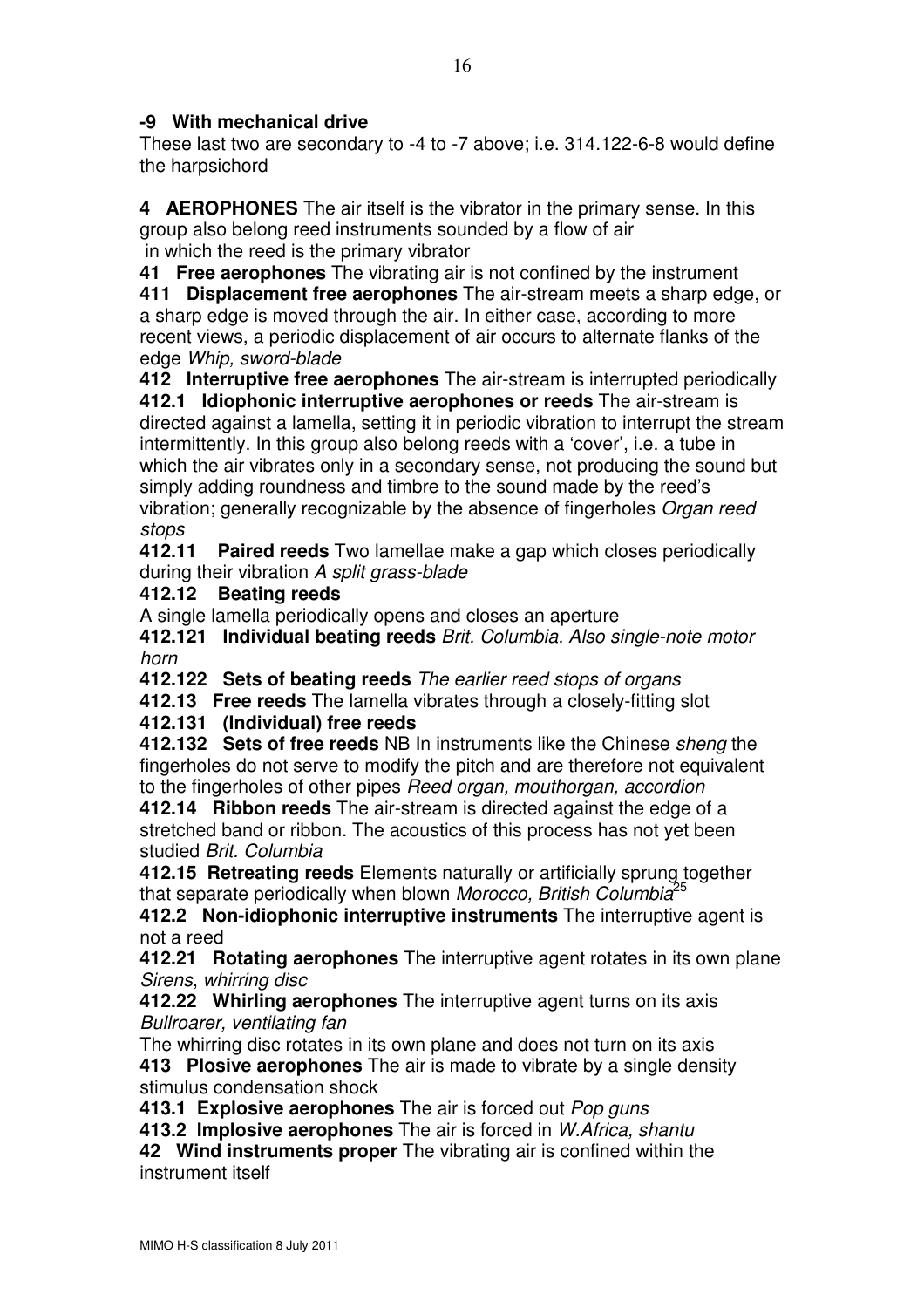420 Edge-tone instruments that are not flutes Widgeon whistles

421 Edge instruments or flutes A narrow stream of air is directed against an edge to excite a column of air in a tube or a body of air in a cavity 421.1 Flutes without duct The player himself creates a ribbon-shaped stream of air with his lips

421.11 End-blown flutes The player blows against the sharp rim at the upper open end of a tube

421.111 (Single) end-blown flutes

421.111.1 Open single end-blown flutes The lower end of the flute is open 421.111.11 Without fingerholes Bengal

421.111.12 With fingerholes Almost world-wide

421.111.2 Stopped single end-blown flutes The lower end of the flute is closed

421.111.3 Partly-stopped single end-blown flutes

421.111.31 Partly-stopped single end-blown flutes without fingerholes

421.111.32 Partly-stopped single end-blown flutes with fingerholes

421.111.21 Without fingerholes The bore of a key

421.111.211 Used in sets Lithuania, S.Africa Venda and others

421.111.22 With fingerholes Especially New Guinea

421.112 Sets of end-blown flutes or panpipes Several end-blown flutes of different pitch are combined to form a single instrument

421.112.1 Open panpipes

421.112.11 Open (raft) panpipes The pipes are tied together in the form of a board, or they are made by drilling tubes in a board China

421.112.12 Open bundle (pan-) pipes The pipes are tied together in a round bundle Solomon Is., New Britain, New Ireland, Admiralty Is. NB This is misprinted as 421.112.2 in GSJ

421.112.2 Stopped panpipes Europe, S. America

421.112.3 Mixed open and stopped panpipes Solomon Is., S. America

421.12 Side-blown flutes The player blows against the sharp rim of a hole in the side of the tube

421.121 (Single) side-blown flutes

421.121.1 Open side-blown flutes

421.121.11 Without fingerholes S. W. Timor

421.121.12 With fingerholes European flute

421.121.2 Partly-stopped side-blown flutes The lower end of the tube is a natural node of the pipe pierced by a small hole N. W. Borneo

## 421.121.3 Stopped side-blown flutes

421.121.31 Without fingerholes

421.121.311 With fixed stopped lower end Apparently non-existent

421.121.312 With adjustable stopped lower end (piston flutes) Malacca, New Guinea

421.121.32 With fingerholes E. Bengal, Malacca

421.122 Sets of side-blown flutes

421.122.1 Sets of open side-blown flutes Chamber flute-orum

421.122.2 Sets of stopped side-blown flutes N. W. Brazil (among the Siusi)

421.13 Vessel flutes (without distinct beak) The body of the pipe is not tubular but vessel-shaped Brazil (Karaja), Lower Congo (Bafiote)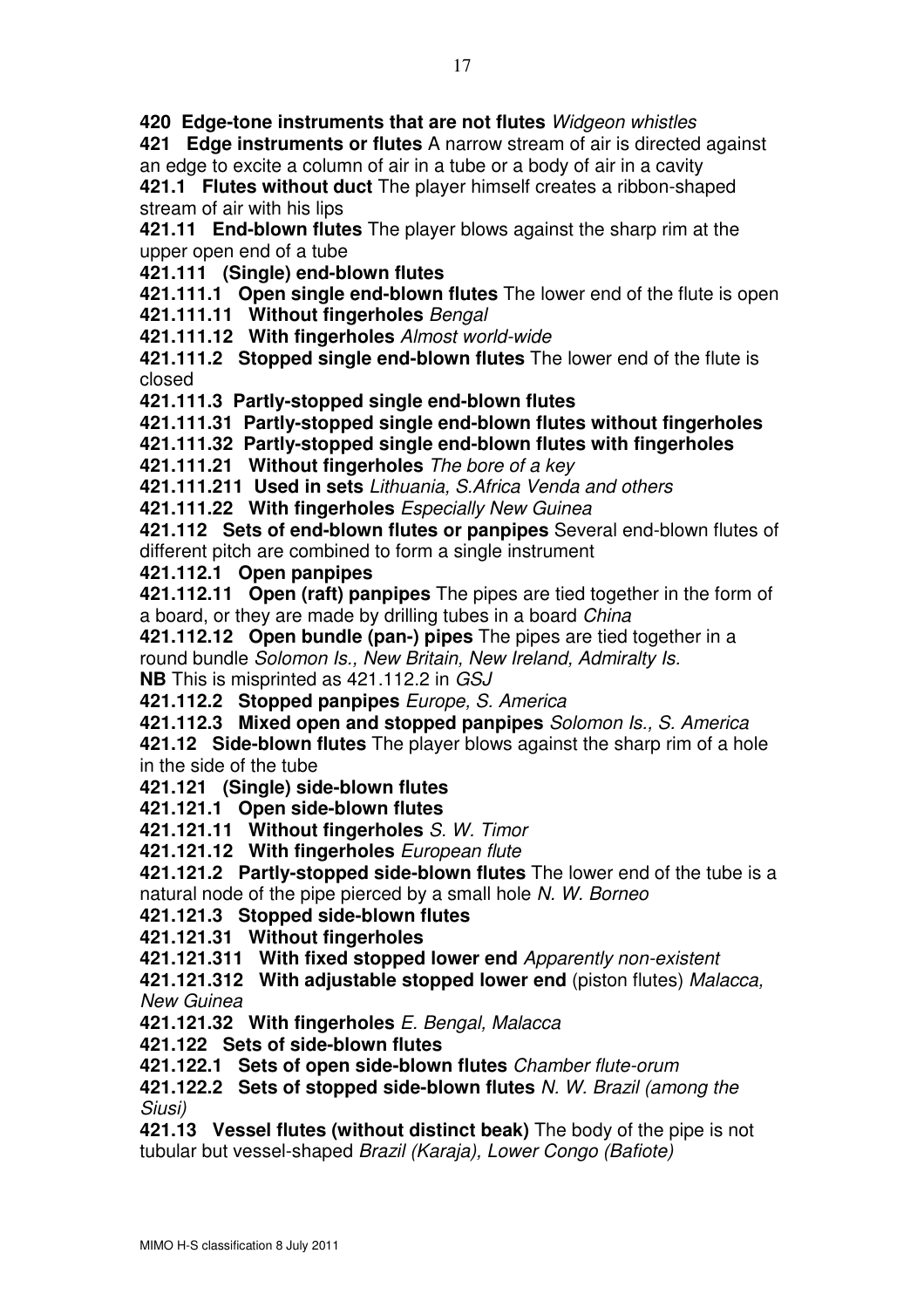421.14 Notch flutes The player blows into a notch at the top of the tube (treat as 421.11)

- 421.141 (Single) notch flutes
- 421.141.1 Open single notch flutes

421.141.11 Open single notch flutes without fingerholes

421.141.12 Open single notch flutes with fingerholes

421.141.2 Stopped single notch flutes

421.141.21 Stopped single notch flutes without fingerholes

421.141.211 Stopped notch flutes without fingerholes used in sets

421.141.22 Stopped single notch flutes with fingerholes

421.142 Sets of notch flutes or panpipes

421.142.1 Open sets of notch-flutes or panpipes

421.142.2 Stopped sets of notch-flutes or panpipes

421.2 Flutes with duct or duct flutes A narrow duct directs the air stream against the sharp edge of a lateral orifice

421.21 Flutes with external duct The duct is outside the wall of the flute; this group includes flutes with the duct chamfered in the wall under a ring-like sleeve and other similar arrangements

421.211 (Single) flutes with external duct

421.211.1 Open flutes with external duct

421.211.11 Without fingerholes China, Borneo

421.211.12 With fingerholes Indonesia

421.211.2 Partly-stopped flutes with external duct Malacca

421.211.3 Stopped flutes with external duct

421.212 Sets of flutes with external duct Tibet

(subdivisions as for single flutes with external duct)

421.22 Flutes with internal duct The duct is inside the tube. (Flutes with duct formed by an internal baffle [natural node, block of resin] and an exterior tied-on cover [cane, wood, hide] are classed as 421.23)

421.221 (Single) flutes with internal duct

421.221.1 Open flutes with internal duct

421.221.11 Without fingerholes European signalling whistle

421.221.12 With fingerholes Recorder, flageolet

421.221.2 Partly-stopped flute with internal duct India and Indonesia

421.221.3 Stopped flutes with internal duct

421.221.31 Without fingerholes

421.221.311 With fixed stopped lower end European signalling whistle

421.221.312 With adjustable stopped lower end Piston pipes [swanee whistle]

421.221.32 Stopped flutes with internal duct with fingerholes Morocco 421.221.4 Vessel flutes with duct

421.221.41 Without fingerholes Zoomorphic pottery whistles (Europe, Asia)

421.221.42 With fingerholes

421.221.421 With single fingerhole Dog whistles etc

421.221.422 With two or more fingerholes Ocarina

421.222 Sets of flutes with internal duct

421.222.1 Sets of open flutes with internal duct

421.222.11 Without fingerholes Open flue stops of the organ

421.222.12 With fingerholes Double flageolet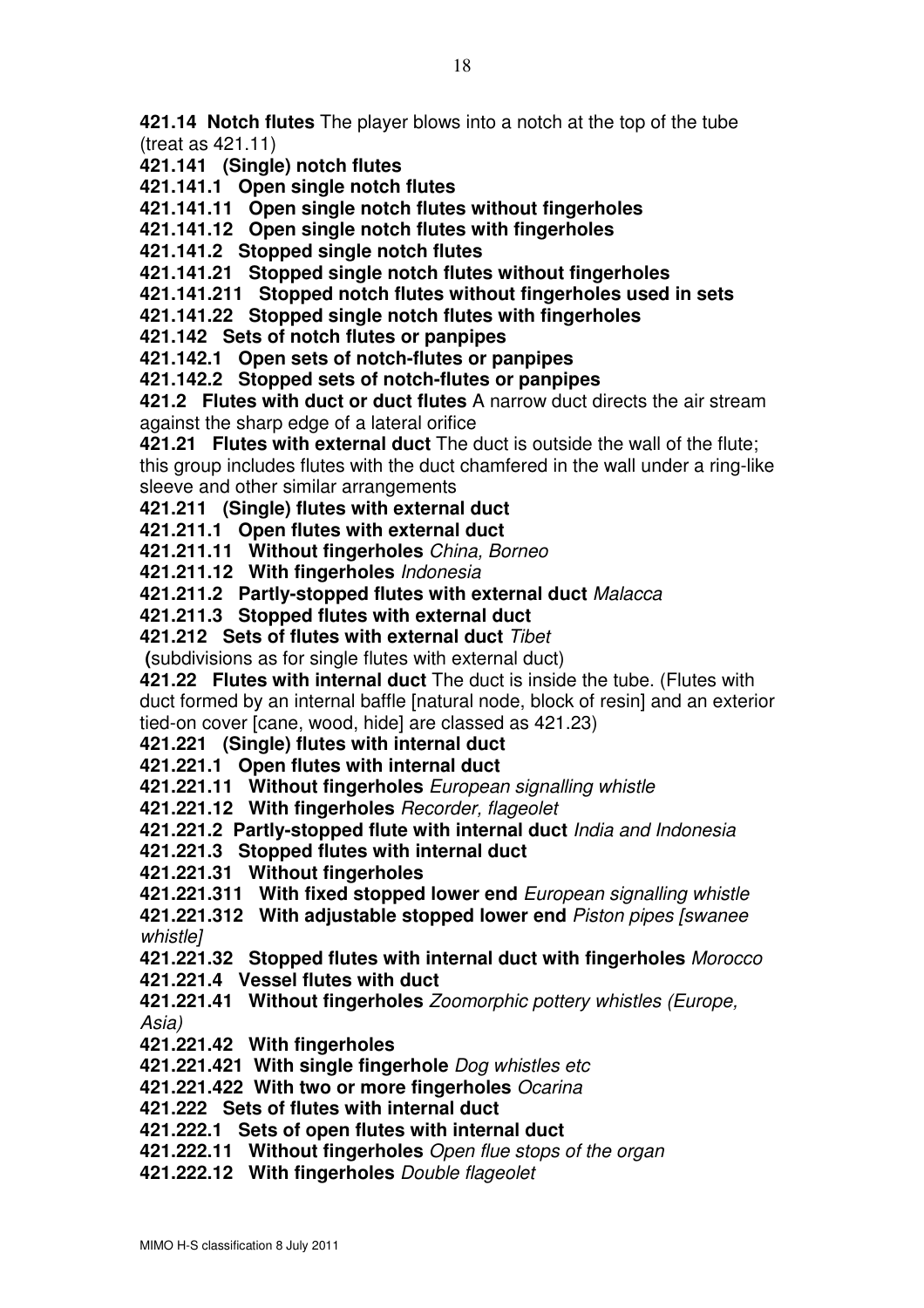421.222.2 Sets of partly-stopped flutes with internal duct Rohrflöte stops of the organ

421.222.3 Sets of stopped flutes with internal duct Stopped flue stops of the organ

421.222.4 Sets of dissimilar flutes with internal duct Two or more flutes of more than one kind (open, partly stopped or stopped) are combined to form a set.

421.23 Flutes with internal duct formed by an internal baffle (natural, node, block of resin) plus an external duct American Plains, S.E.Asia, Indonesia

422 Reedpipes The column of air is made to vibrate by the intermittent access of an air stream produced by means of a lamella or lamellae

422.1 Reedpipes with double (or quadruple) reeds (oboes) The pipe has a reed (usually a flattened stem) of paired lamellae which periodically open and close, controlling the flow of  $air^{26}$ 

422.11 (Single) reedpipes with double (or quadruple) reeds oboes

422.111 With cylindrical bore

422.111.1 Without fingerholes Brit. Columbia

422.111.2 With fingerholes Aulos, crumhorn

422.112 With conical bore European oboe

422.12 Sets of reedpipes with double (or quadruple) reeds oboes

422.121 With cylindrical bore Double aulos

422.122 With conical bore *India* 

422.2 Reedpipes with single reeds (clarinets) The pipe has a [single] 'reed' consisting of a lamella which periodically opens and closes an aperture, controlling the flow of air

422.21 Individual reedpipes with single reeds

422.211 With cylindrical bore

422.211.1 Without fingerholes Brit. Columbia

422.211.2 With fingerholes European clarinet

422.212 With conical bore Saxophone

422.22 Sets of reedpipes with single reeds Egypt (zummara)

# 422.3 Reedpipes with a reed which vibrates through a closely fitted

**frame.** The air column must be the dominant partner in determining the frequency of vibration, as is the case for instruments with fingerholes, otherwise the instrument belongs to the free reeds 412.13

422.31 Single reedpipes with free reeds

422.32 Double reedpipes with free reeds

422.33 Horns with free reed Burma [Myanmar]

422.4 Dilating reeds Grass and similar stems with one or more longitudinal slits. The 'reed' area is wholly enclosed within the mouth

422.41 Dilating reeds without fingerholes<sup>27</sup>

442.42 Dilating reeds with fingerholes  $Sami (fadno)$ <sup>28</sup>

423 Labrosones (or lip-reed instruments) The air-stream passes through the player's vibrating lips, so gaining intermittent access to the air column which is to be made to vibrate

423.1 Natural labrosones Without extra devices to alter pitch other than lengths of tube (crooks etc.) to set the nominal pitch preparatory to playing

423.11 Conches A conch shell serves as a labrosone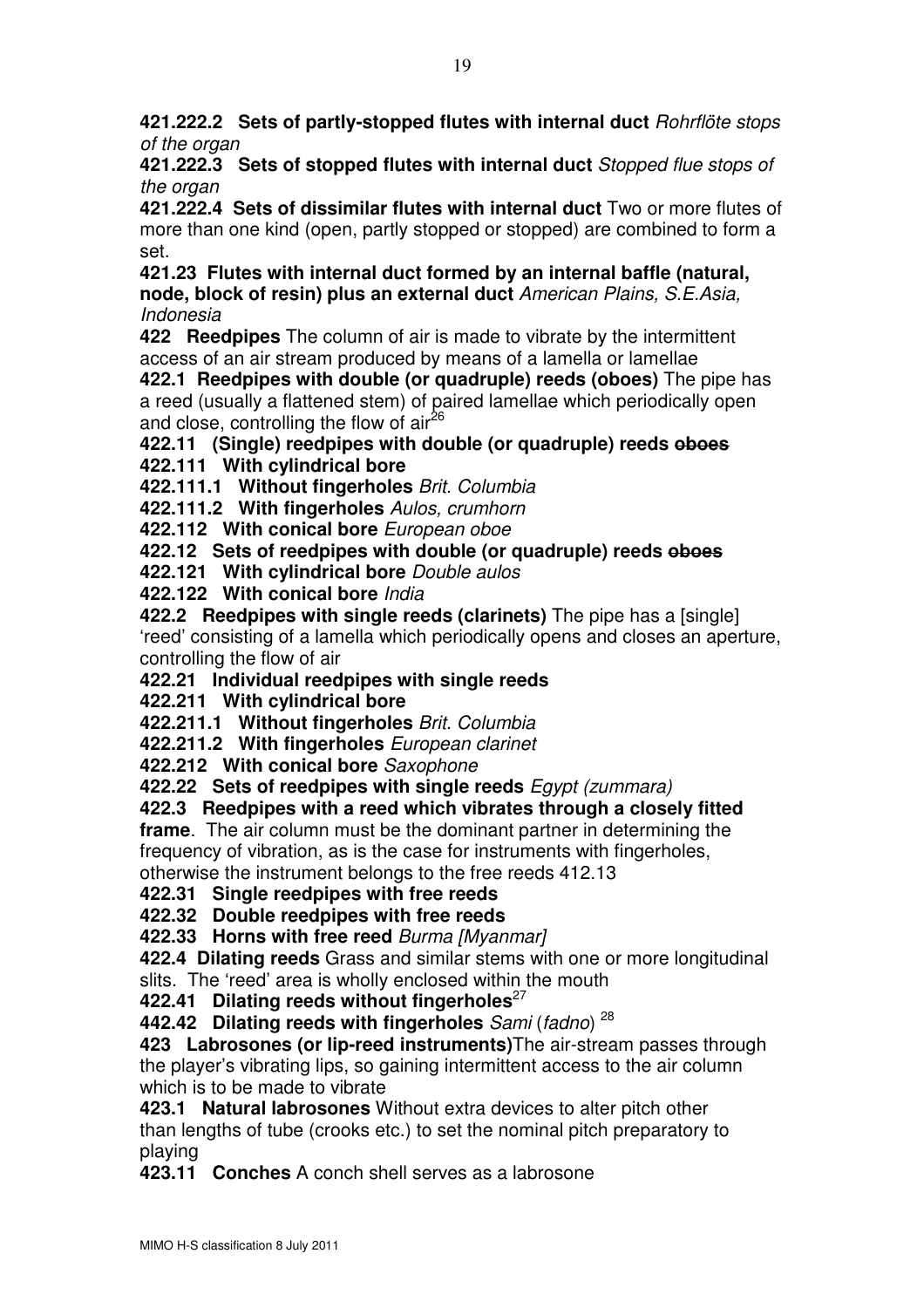423.111 End-blown

423.111.1 Without mouthpiece India

423.111.2 With mouthpiece (material has been added to the tube to form a mouthpiece) Japan (rappakai)

423.112 Side-blown Oceania

423.12 Tubular labrosones

423.121 End-blown labrosones

423.121.1 End-blown straight labrosones The tube is neither curved nor folded

423.121.11 Without mouthpiece Some alphorns

423.121.12 With mouthpiece (material has been added to the tube to form a mouthpiece) Almost world-wide

423.121.2 End-blown labrosones with curved or folded tubes

423.121.21 Without mouthpiece Asia

423.121.22 With mouthpiece (material has been added to the tube to form a mouthpiece) Lurs

423.122 Side-blown labrosones The embouchure is in the side of the tube

423.122.1 Side-blown straight labrosones S. America, Africa

423.122.2 Side-blown curved labrosones Africa

423.2 Chromatic labrosones With extra devices to alter the pitch while playing

423.21 Labrosones with fingerholes Cornetti, key bugles

423.211 With cylinder bore Key trumpet

423.212 With [narrow] conical bore Cornetti

423.213 With [wider] conical bore Key bugles, serpents

423.22 Slide trumpets The tube can be lengthened by extending a telescopic section of the instrument whilst it is played. (This category includes slide trombones with one or two thumb valves) European trombone

423.23 Labrosones with valves The tube is lengthened or shortened by connecting or disconnecting auxiliary lengths of tube Europe

423.231 Valve bugles The tube is predominantly conical

423.231.1 With narrow bore

423.231.11 With short air column (less than 2m) NB some Eastern European flugel horns have a wider bore but can be included here with Western European narrow bore instrumens Flugel horn

423.231.12 With long air column (more than 2m) Wagner tuba

423.231.2 With wide bore Euphonium, tuba

423.232 Valve horns The tube is of intermediate bore profile

423.232.1 With narrow bore

423.232.11 With short air column (less than 2m) Cornet, F alto horn, B flat altissimo horn

423.232.12 With long air column (more than 2m) Most French horns

423.232.2 With wider bore Althorn; tenor and baritone saxhorns

423.233 Valve trumpets The tube is predominantly cylindrical

423.233.1 With short air column (less than 2m) Most valve trumpets

423.233.2 With long air column (more than 2m) Most valve trombones

424 Membranopipes The column of air is made to vibrate by the intermittent access of an air stream produced by means of a membrane that periodically opens and closes an aperture

Suffixes for use with any division of this class (aerophones):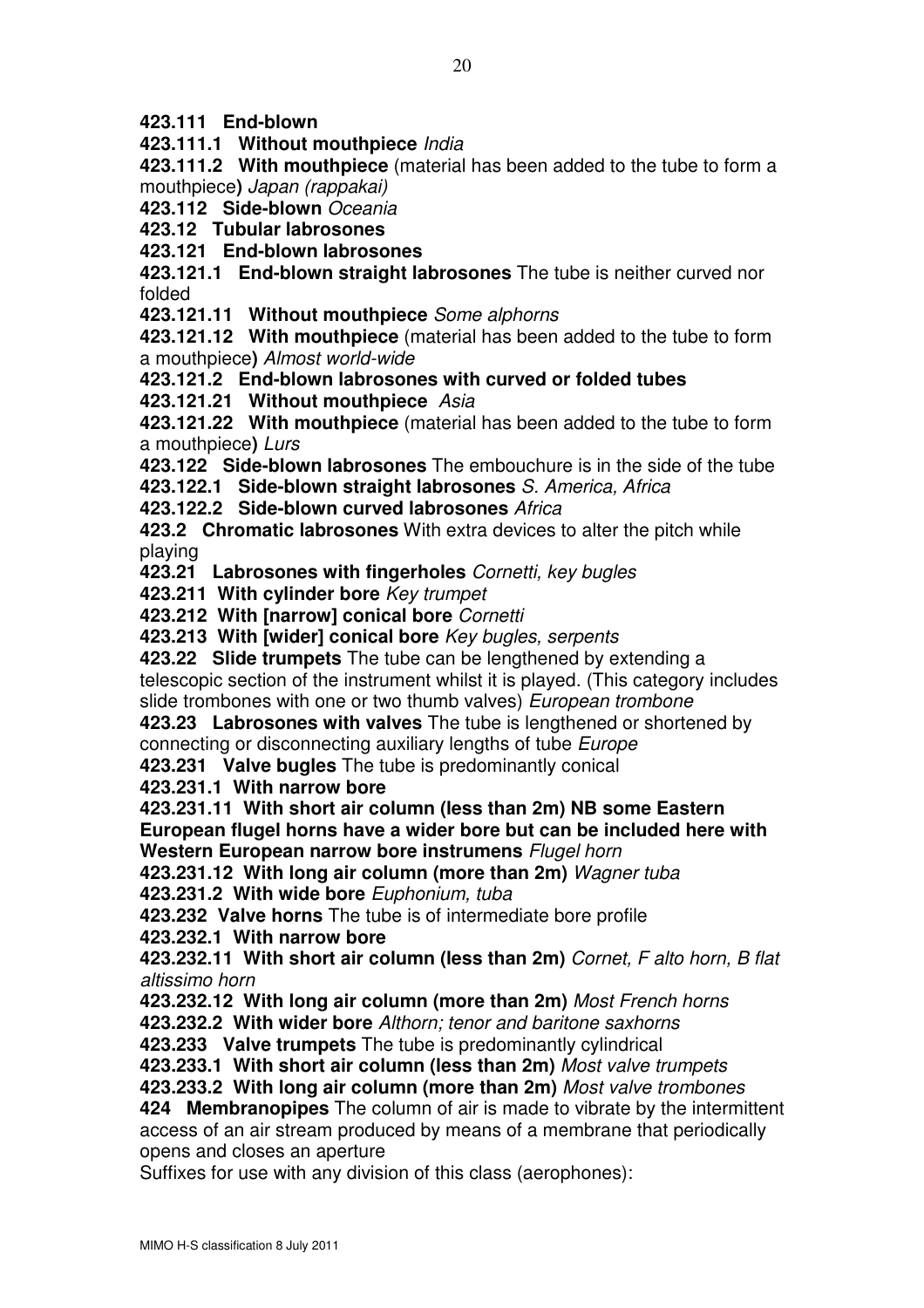-1 The vibrations are coupled with a transducer to create an electrical signal that is processed through an amplifier and loudspeaker (Applied only to instruments that have not been structurally modified or designed to be played through a loudspeaker; all these are classed as Electrophones in Group 5)

- -11 With non-integral microphones
- -12 With non-integral pickups
- -4 With lengths of tube (crooks etc.) to set nominal pitches preparatory to playing
- -5 With wind-cap
- -6 With air reservoir
- -61 With rigid air reservoir
- -62 With flexible air reservoir
- -7 With fingerhole stopping
- -71 With keys
- -72 With Bandmechanik [presumably a perforated roll or ribbon]
- -8 With keyboard
- -9 With mechanical drive

We can cover 'Natural labrosones' that have a fingerhole, such Fijian conches and African sideblown horns, by using the suffix -7

5 ELECTROPHONES Instruments that use materials generating acoustic sounds, mechanically-driven signal sources, electronically stored data or electronic circuitry to produce electrical signals that are passed to a loudspeaker to deliver sound. (Unmodified acoustic instruments with attached microphones or pickups are classed within groups 1-4, according to the primary source of sound.)

51 Electro-acoustic instruments and devices Modules and configurations of acoustic, vibratory mechanisms (often resembling traditional acoustic instruments) and electronic circuitry such as transducers and amplifiers. The acoustic or mechanical vibration is transduced into an analogue fluctuation of an electric current. All instruments built or structurally modified to deliver a signal to an amplifier and loudspeaker are classed as electrophones, even if they have some capability of sounding acoustically

511 Electro-acoustic idiophones Fender-Rhodes, Wurlitzer electric piano, Hohner Electra Piano

512 Electro-acoustic membranophones

513 Electro-acoustic chordophones Electric guitar, Neo-Bechstein electric piano, Yamaha Electric Grand, electric violin

#### 514 Electro-acoustic aerophones

515 Transducers Microphones, pick-ups, loudspeakers

52 Electromechanical instruments and devices Configurations of

(electrically excited) silent, mechanical moving parts with encoded patterns, and electronic circuitry. The movement enables the encoded patterns to be transduced into an analogue fluctuation of an electric current

521 Tone wheel instruments Electromagnetic, electrostatic, photoelectric etc.) Hammond tone wheel organ

522 Photoelectric electromechanical instruments

523 Record/playback devices (Electromechanical, electromagnetic etc.), Tape recorder EMI BTR/2

524 Electromechanical samplers Mellotron, Chamberlin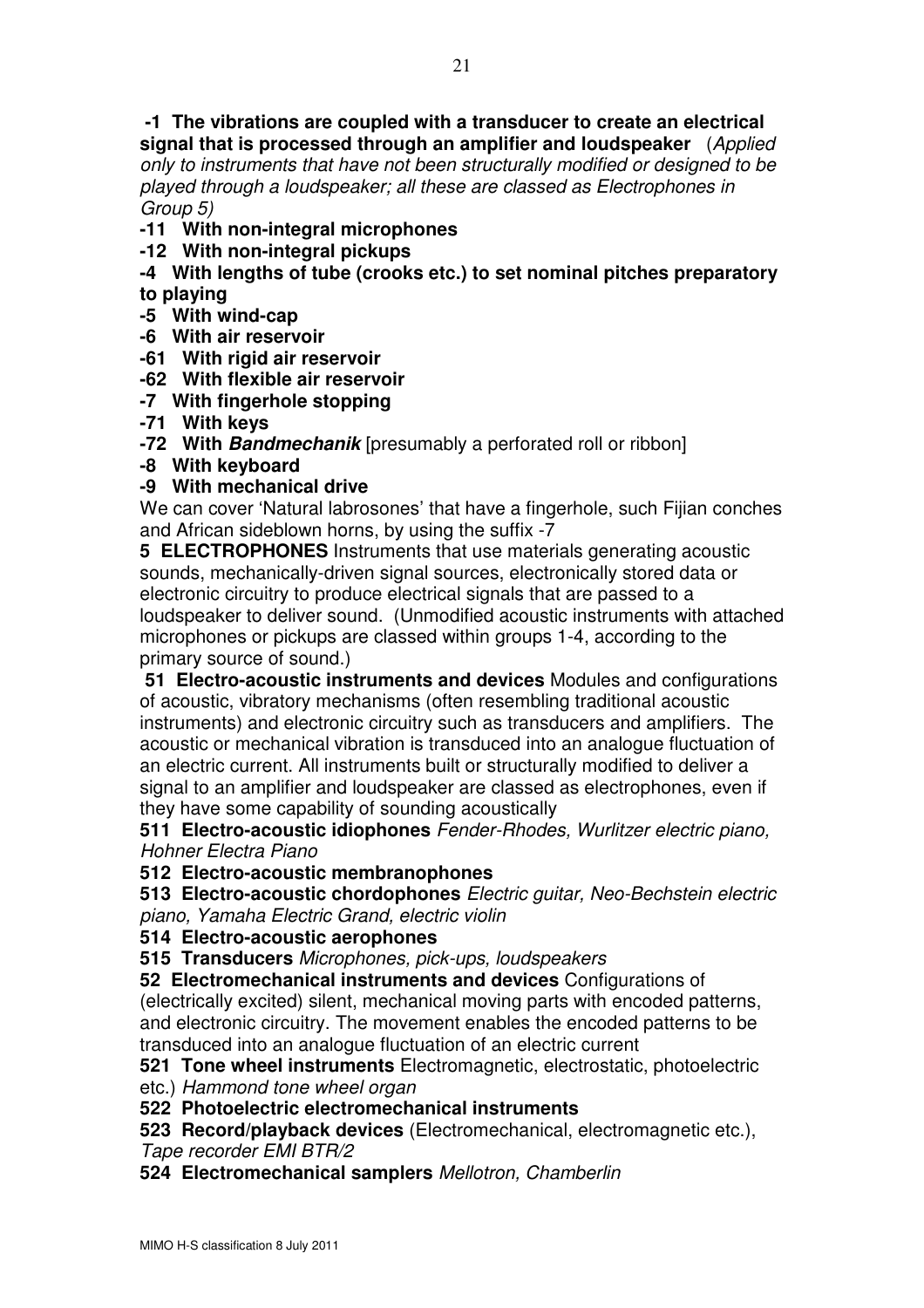525 Electromechanical sound processing devices Spring line reverberation unit, tape echo (Watkins/WEM CopiCat tape echo unit)

53 Analogue electronic instruments, modules and components . Continuously varying electrical signals are passed to a loudspeaker to produce sound. The electrical signals are generated using electronic circuitry. Modules and configurations containing analogue fully electronic devices used to produce, process and communicate electronic sound signals and/or sequences of signals

531 Analogue synthesizers and other electronic instruments with thermionic valve (vacuum-tube) or solid state circuitry (transistor and/or analogue integrated circuitry) generating and/or processing electric sound signals

531.1 Analogue synthesizers and other electronic instruments with electronic valve/vacuum tube based devices generating and/or processing electric sound signals Trautonium, Theremin, ondes Martenot, Ondioline, Clavioline

531.2 Analogue synthesizers and other electronic instruments with solid state circuitry (transistor and/or integrated circuitry) generating and processing electric sound signals

531.21 Analogue synthesizers with solid state circuitry based devices generating and processing electric sound signals using additive synthesis

531.22 Analogue synthesizers with solid state circuitry based devices generating and processing electric sound signals using subtractive synthesis

531.221 Modular analogue synthesizers with solid state circuitry based devices generating and processing electric sound signals using subtractive synthesis

531.222 Preset analogue synthesizers with solid state circuitry based devices generating and processing electric sound signals using subtractive synthesis

531.222.1 Preset, monophonic analogue synthesizers with solid state circuitry based devices generating and processing electric sound signals using subtractive synthesis

531.222 Preset, partially or fully polyphonic analogue synthesizers with solid state circuitry based devices generating and processing electric sound signals using subtractive synthesis

531.23 Analogue synthesizers using hybrid subtractive and additive synthesis

532 Voltage control sources

532.1 Voltage control sources - control voltage sequence generators (Envelope generator, low frequency oscillator, sequencer, slew generator, peak amplitude follower/envelope follower, sample and hold) Analogue sequencer

532.2 Voltage control sources - controllers and interfaces Human interface devices, keyboards, foot switches, sensors, wheels, touchpad 533 Other analogue modules or configurations

533.1 Analogue modules: audio signal generators; analogue signal combining, modifying, reproducing and processing devices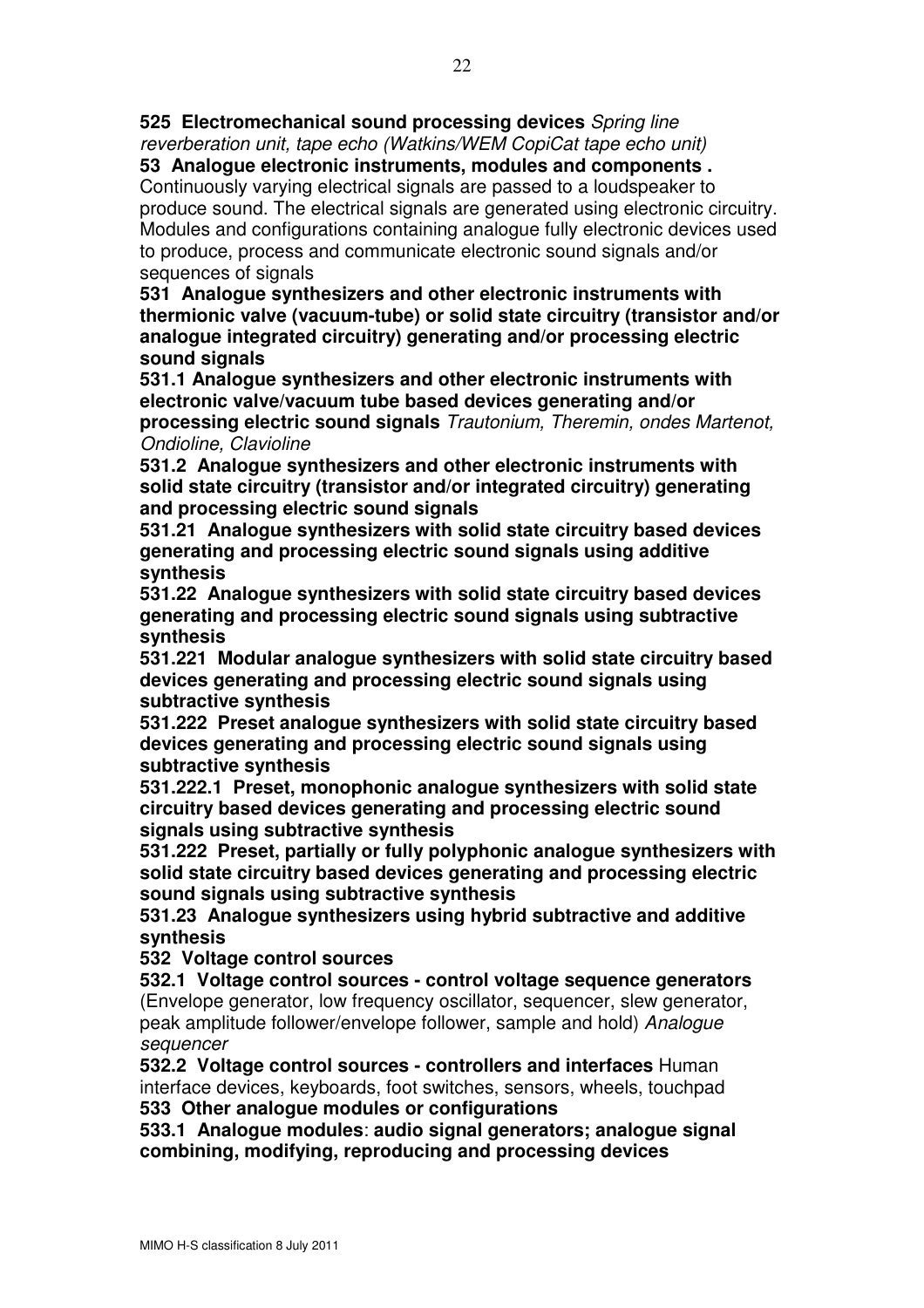533.11 Analogue modules: audio signal generators (oscillators producing sine, square and saw tooth waves, beat frequency oscillator and heterodyne systems); Ring modulator

533.12 Analogue modules: signal modifiers or processors analogue signal combining, modifying, reproducing and processing devices (mixers, sum/difference/multiple output generator etc. timbre modifier, filter devices; amplitude modifier, amplifier device, reverb modifier)

533.2 Analogue configurations: mixer consoles (also containing filters, ring modulators etc.), sequencer based configurations, experimental

configurations, sound sculptures BBC Mark III Radio Mixing Desk, **Funktionsgenerator** 

533.3 Modules communicating between devices/signal convertors other than transducers

54 Digital instruments, modules and components. Electrical signals are generated in the form of quantized sequences of pulses. These are converted to continuous signals that activate a loudspeaker. Modules and configurations containing devices to digitally design and process electronic sound signals and/or sequences of signals

541 Digital synthesizers

541.1 Digital synthesizers using frequency modulation synthesis 541.11 Digital synthesizers using frequency modulation synthesis without fixed keyboard controllers

541.12 Digital synthesizers using frequency modulation synthesis with fixed keyboard controllers Yamaha DX7

541.2 Digital Synthesizers using additive synthesis

541.21 Digital Synthesizers using additive synthesis without fixed keyboard controllers

541.22 Digital Synthesizers using additive synthesis with fixed keyboard controllers Kawai K5

541.3 Digital synthesizers using phase distortion techniques 541.31 Digital synthesizers using phase distortion techniques without fixed keyboard controllers

541.32 Digital synthesizers using phase distortion techniques with fixed keyboard controllers Casio CZ series

541.4 Digital synthesizers using physical modelling techniques 541.41 Digital synthesizers using physical modelling techniques without fixed keyboard controllers

541.41 Digital synthesizers using physical modelling techniques with fixed keyboard controllers Yamaha VL70

542 Digital control sources and interfaces Human interface devices, keyboards, joy-sticks/wheels, touchpad/touch screen, foot switches, sensors, detectors of environmental change.<sup>29</sup> Digital sequencer, MIDI controller

543 Digital signal mixing, modifying, reproducing and processing devices Timbre modifier, filter device, amplitude modifier, amplifier device, reverb modifier Mixer, PA, digital delay, Effects box

544 Digital samplers and sampling synthesizers Korg DSS-1

545 Digital record/playback devices

546 Other digital modules, components or configurations

547 Digital modules communicating between devices/signal convertors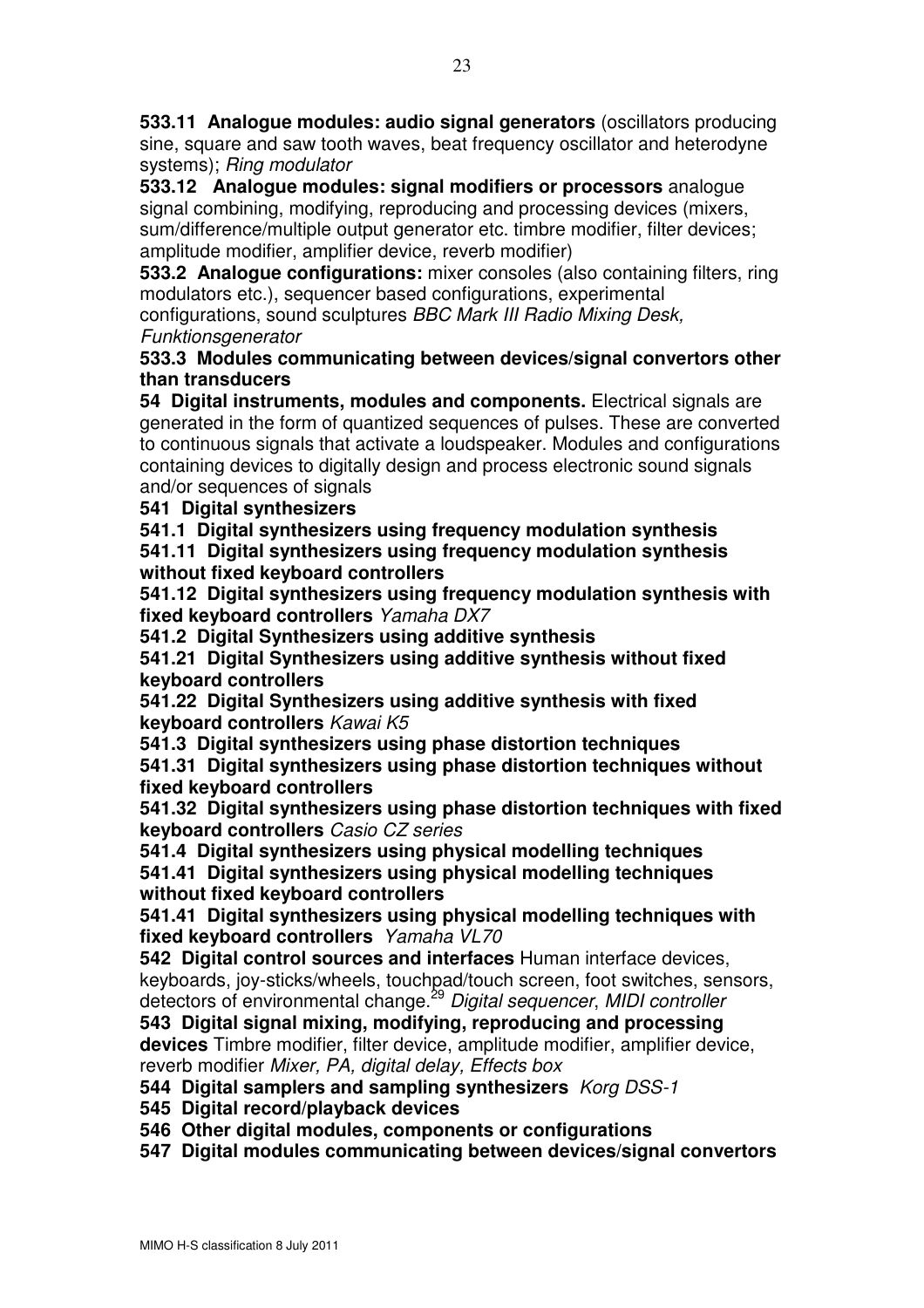## 55 Hybrid analogue/digital configurations Devices with analogue oscillators and digital filters etc.

### 56 Software

l.

<sup>1</sup> Erich M. von Hornbostel and Curt Sachs. 'Systematik der Musikinstrumente. Ein Versuch'. Zeitschrift für Ethnologie, xlvi 1914, pp.553-590. Translated by Anthony Baines and Klaus Wachsmann as 'Classification of Musical Instruments' Galpin Society Journal xiv, 1961, pp. 3-29

 $^{2}$ Jeremy Montagu. 'It's time to look at Hornbostel-Sachs again'. Muzyka i, 2009, pp.7-27

<sup>3</sup> Francis W. Galpin. 'The Whistles and Reed Instruments of the American Indians of the North-West Coast'. Proceedings of the Musical Association xxix, 1903, pp.127-129

<sup>4</sup> Montagu, ibid, p.12

<sup>5</sup> Laurence Picken. Folk Musical Instruments of Turkey. London: Oxford University Press 1975, p.376

 $<sup>6</sup>$  Montagu, *ibid*, p.12</sup>

 $<sup>7</sup>$  Montagu, *ibid*, p.4</sup>

<sup>8</sup> 'Labrosone' was coined as 'a handy term for "lip-vibrated instrument"' by Anthony Baines. Brass Instruments: their History and Development. London: Faber 1976, p.40

<sup>9</sup> Hugh Davies. 'Electronic Instruments' and 'Electrophones'. New Grove Dictionary of Musical Instruments ed. S. Sadie. London and New York: Macmillan 1984, i, pp.657-690, pp.694-695

 $10$  Three categories of 'electrophonic' instruments that are synonymous with these are identified by Francis W. Galpin in A Text-book of European Musical Instruments (London: Williams & Norgate, 1937), cited by Hugh Davies in 'Electrophones' in the New Grove Dictionary of Musical Instruments, pp.694-695. Davies' article also summarises the work of authors in the field up to its publication date. More recently work in classifying electrophones has been undertaken by Michael B. Bakan, Wanda Bryant, Guangming Li, David Martinelli and Kathryn Vaughn.'Demystifying and Classifying Electronic Music Instruments'. Selected Reports in Ethnomusicology viii,1990, pp. 37-64, and by Hugh Davies 'Electrophone' New Grove Dictionary of Music and Musicians, 2<sup>nd</sup> edition ed. S. Sadie. London and New York: Macmillan 2001, viii, p.110

 $11$  This revision to the original Hornbostel and Sachs definition '...owing to its solidity and elasticity, yields the sounds' has been made in order to encompass idiophones played through a loud-speaker in which the mechanical rather than the acoustic vibration of the primary material is transduced into an analogue fluctuation of an electric current.

 $12$  Montagu suggests allocating metal drums to the membranophones class. While rigid diaphragms and flexible membranes are at the ends of a continuum, in treating such thin musical instrument sounding components the MIMO consortium has found it useful to retain the original classification, and to allocate to the idiophones class the *hpà-si* bronze drums of Myanmar (Burma), since these have rigid metal diaphragms that may be constrained at their edges but are not tensioned, as opposed to the flexible diaphragms of membranophones, which are under tension.

13 Air-excited lamellaphones (free reed instruments) are treated as aerophones in accordance with conventional usage, although strictly speaking their acoustical behaviour is that of an idiophone.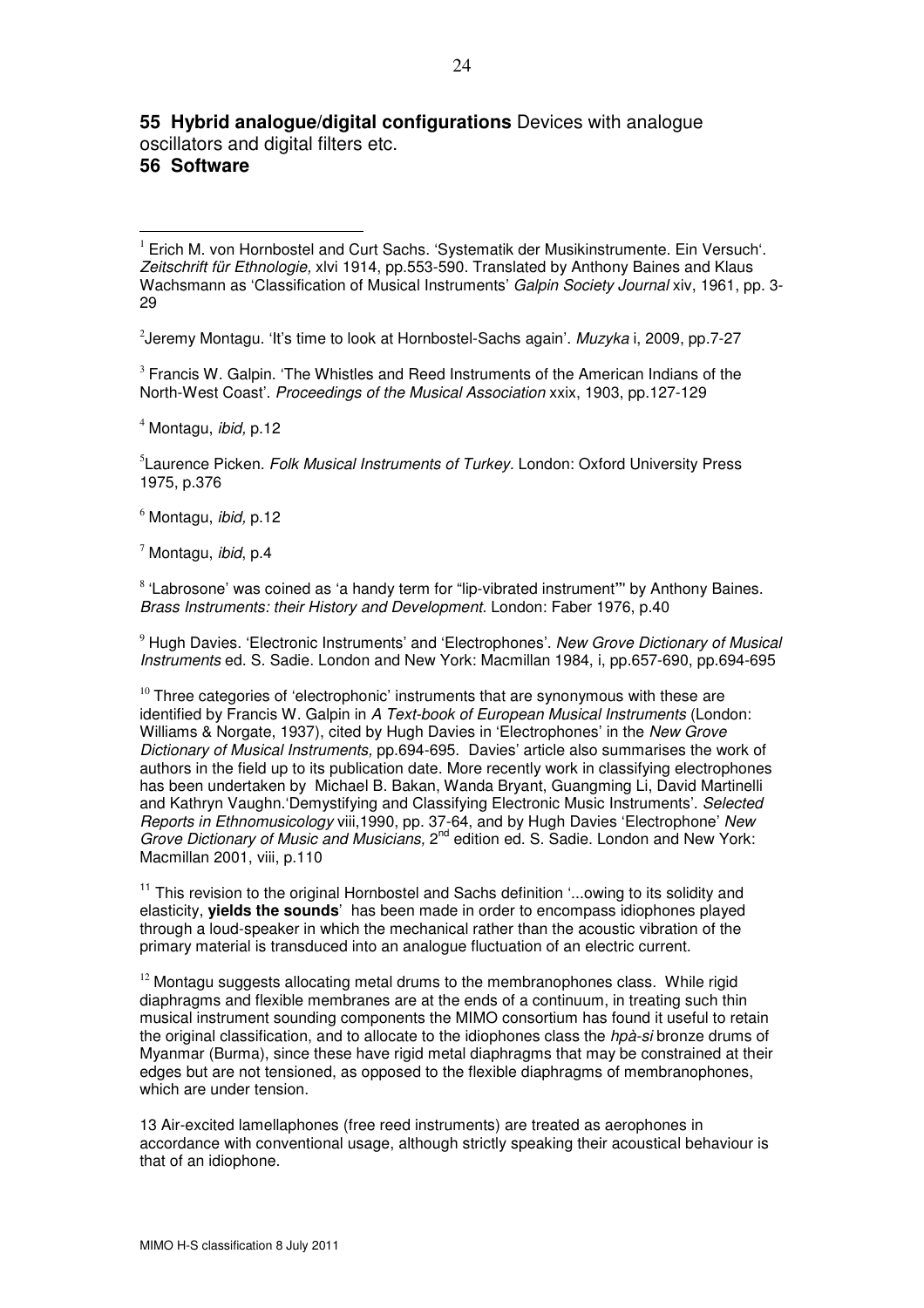$14$  Scholars who recommend changing the name of the jew's harp to trump include Frederick Crane (Vierundzwansigsteljahrschrift der Internationalen

l.

Maultrommelvirtuosengenossenschaft, i 1982, pp.29-41, and Jeremy Montagu Origins and Development of Musical Instruments, Lanham: Scarecrow Press 2007, p.201 footnote 12

<sup>15</sup> Gerhard Kubik describes the 'iron lamellae immovably hooked into the resonator' of the Makonde and Mwera lamellaphones. 'Lamellophone' New Grove Dictionary of Music and Musicians, 2<sup>nd</sup> edition ed. S. Sadie. London and New York: Macmillan 2001, xiv, p.179

<sup>16</sup> 'Sansa', the term used in the original classification, is almost certainly a 19<sup>th</sup> century corruption of nsansi/sansi, lamellophone name in the Lower Zambezi valley – see Gerhard Kubik and Peter Cooke, 'Lamellophone', New Grove Dictionary of Music and Musicians, 2<sup>nd</sup> edition ed. S. Sadie. London and New York: Macmillan 2001, xiv, p.173

 $17$  According to A. Stiller Handbook of Instrumentation, Berkeley and London: University of California Press 1985, thunder sheets can be shaken but are usually struck with beaters.

 $18$  There may be no documentation available for some older examples of double-membrane tubular drums to indicate whether or not the second skin is played, whilst in others the usage will be documented, therefore an inclusive category is required encompassing both playing and non-playing second membranes.

 $19$  Shlomo Pestcoe defines a spike lute as 'a lute on which the neck passes diametrically over or through the instrument's resonator to extend beyond its tail-end' Banjo Roots: West Africa, http://www.myspace.com/banjorootswestafrica, created on July, 11, 2008. See Hans Hickmann Catalogue general des antiquités égyptiennes du musée du Caire: instruments de musique. Cairo: Musée du Caire 1949 example 69421 p.160-163, pl. 100 A&B, for an 18<sup>th</sup> Dynasty spike lute in which the neck passes through the skin soundtable of the instrument rather than the resonator, a feature also found in some half-spike or tanged lutes.

 $^{20}$  Montagu's preferred term is 'half-spike' lutes. 'Tanged lutes' appeared as one of the 'minor alterations' to the Hornbostel Sachs classification of chordophones in Howard Mayer Brown's article itemising this class of instruments in the New Grove Dictionary of Musical Instruments ed. S. Sadie London:Macmillan 1984, ii, p.365. See Eric Charry 'Plucked Lutes in West Africa: an Historical Overview'. Galpin Society Journal xlvi 1996, p.7. In 'The Ethnology of African Sound-Instruments (Continued)' Africa: Journal of the International African Institute,vi/3 1933, Hornbostel uses 'tanged lute' to describe 'A lute in which the neck is tanged into the resonator, but does not pass right through the latter' a definition he attributes to Henry Balfour (note on p.300); here Hornbostel also uses the term for a (full) spike lute (p.311).

<sup>21</sup> Klaus Wachsmann. 'Human migration and African harps'. Journal of the International Folk Music Council, xvi 1964, p.84. The MIMO consortium's subdivisions of arched harps are based on those in Wachsmann's article, and are published by kind permission of the ICTM, the copyright holders and the literary estate of Klaus Wachsmann. See also Ann Griffiths, Joan Rimmer, Sue Carole de Vale (with Robert Anderson) 'Harps' New Grove Dictionary of Musical Instruments, ii, p.156, fig. 29a

<sup>22</sup> Klaus Wachsmann, *ibid.* See also Ann Griffiths, Joan Rimmer, Sue Carole de Vale (with Robert Anderson) 'Harps' New Grove Dictionary of Musical Instruments, ii, p.156, fig. 29c

 $23$  Klaus Wachsmann, *ibid.* See also Ann Griffiths, Joan Rimmer, Sue Carole de Vale (with Robert Anderson) 'Harps' New Grove Dictionary of Musical Instruments ii, p.156, fig. 29d

 $24$  S.C. DeVale 'African Harps: Construction, Decoration and Sound'. Sounding Forms ed. M-T Brincard. New York: The American Federation of Arts 1989, p.56 fig. 6.3a

 $25$  F.W.Galpin 'The Whistles and Reed Instruments of the American Indians of the North-West Coast'. Proceedings of the Musical Association xxix, pp.127-129